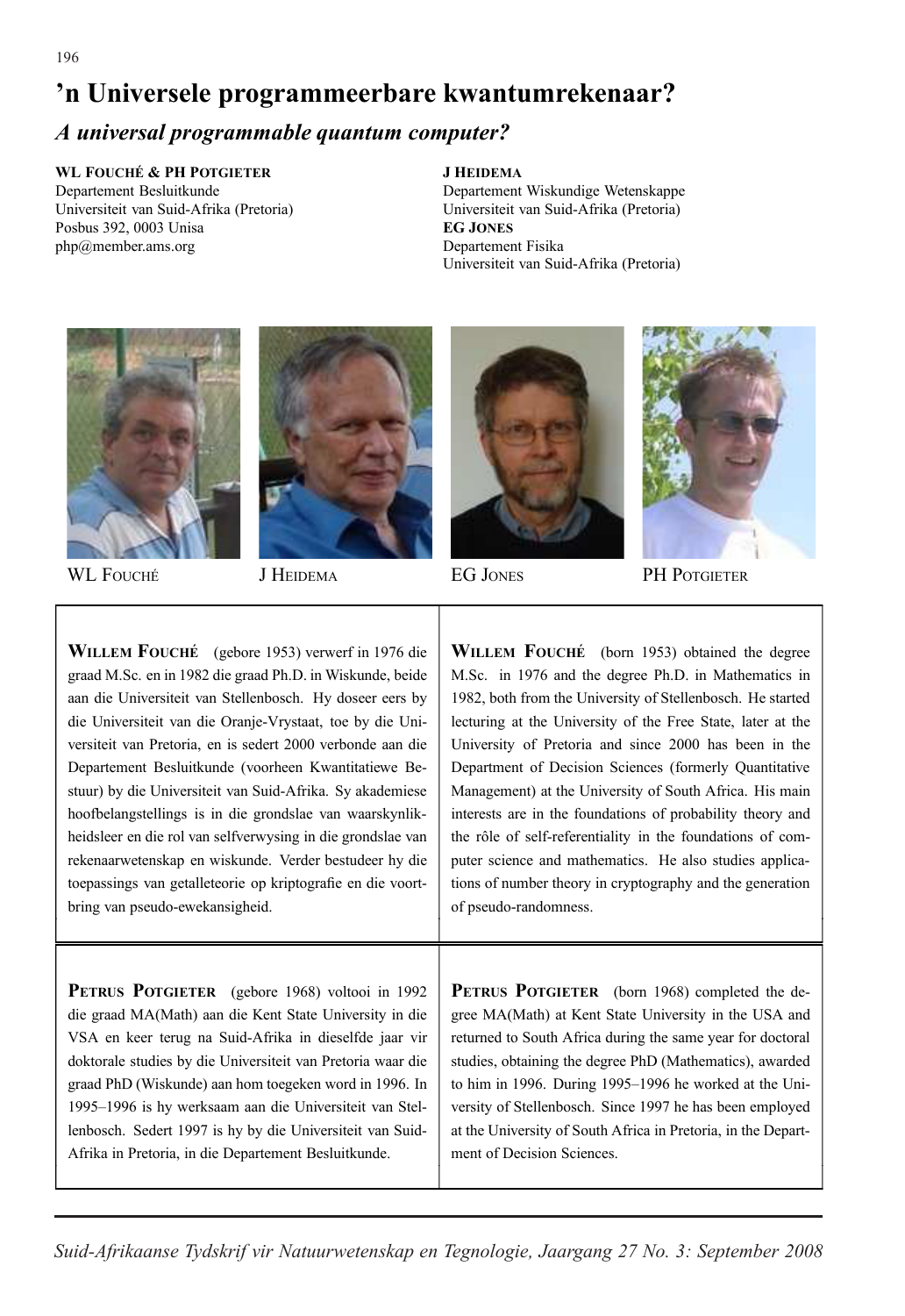**JOHANNES HEIDEMA** (gebore 1941) verwerf in 1963 die M.Sc. in Wiskunde aan die PU vir CHO, in 1964 die doktoraaleksamen in Wiskunde en Logika aan die Universiteit van Amsterdam, en in 1966 die D.Sc. in Wiskunde aan die PU vir CHO. Hy doseer Wiskunde, twee jaar aan die PU vir CHO, drie jaar aan UPE, en daarna vir 22 jaar (1970–1991) as professor aan die RAU. Sedert 1992 is hy professor in Wiskunde aan UNISA, van 2007 af emeritus. Sy akademiese hoofbelangstelling is die grondslae van die wiskunde en die logika, veral die implikasies van 'n semantiese en modelteoretiese benadering vir die teoretiese fisika (kwantumberekening en -logika), vir die rekenaarwetenskap (nie-monotone logika vir kunsmatige intelligensie), en vir die wetenskapfilosofie (epistemologie en realisme).

> **GLYN JONES** (born 1953) obtained his M.Sc. (1979) and D.Sc. (1989) degrees in Physics at the University of Pretoria. He joined the Laser Section of the National Physical Research Laboratory at the CSIR in 1977 as a Researcher and his research encompassed several gasdischarge laser excitation systems. From 1989 to 1992 he served as consultant to industry and in 1993 accepted the post of Senior Lecturer in the newly formed Physics Department of Vista University. He has been lecturing in the Physics Department of UNISA since 2002 and his current interests include aspects of the foundations of quantum theory, particularly in the area of quantum information.

of science (epistemology and realism).

**JOHANNES HEIDEMA** (born 1941) obtained the M.Sc. in Mathematics in 1963 at the PU for CHE, the doctoral exam in Mathematics and Logic in 1964 at the University of Amsterdam, and the D.Sc. in Mathematics in 1966 at the PU for CHE. He lectured Mathematics for two years at the PU for CHE, three years at UPE, and then for 22 years (1970-91) as professor at the RAU. He has been a professor in Mathematics at UNISA since 1992, emeritus from 2007. His main academic interests are the foundations of mathematics and logic, and in particular the implications of a model-theoretic approach in theoretical physics (quantum computation and logic), in computer science (nonmonotonic logic for artificial intelligence), and in the philosophy

#### **GLYN JONES** (gebore 1953) verwerf in 1979 die graad M.Sc. en in 1989 die graad D.Sc. in Fisika beide aan die Universiteit van Pretoria. Hy het as navorser in 1977 by die Laserafdeling van die Nasionale Fisikanavorsingslaboratorium by die WNNR aangesluit waar hy vir 11 jaar op verskillende gasontladingopgewektelasersisteme gewerk het. Hy is toe vir vier jaar in die industrie as konsultant bedrywig en het in 1993 die pos van Senior Lektor in die pas gestigte Departement Fisika by Vista Universiteit aanvaar. Hy is sedert 2002 'n dosent in die Departement Fisika by UNISA. Sy huidige hoofbelanstellings behels aspekte van die grondslae van kwantumstelsels, veral op die gebied van kwantuminligting.

# **ABSTRACT ABSTRACT**

*Research into quantum computation over the past 20 years has been very successful in stimulating the development of quantum cryptography (already in industrial application), the study of quantum information and the discovery of novel algorithms for traditionally hard and interesting problems such as prime factorisation. This paper attempts to explain why certain (strong and interesting) results in quantum computation still fall short of establishing universality (and programmability) for quantum computing. The notion of a universal computing device in a specific class is crucial for the development of a complexity theory and – more basically – establishes the notion of programmability. We review the well-established notions of universality in classical deterministic and probabilistic computing before moving on to examine the concept of a "universal QTM" introduced by Deutsch.*

*We first discuss universality in a general context. Suppose*  $\Phi_n$  *to be the partial function computed by machine n in a class and fix a computable (in the same model) bijective function*  $h : \mathbb{N}_0 \times \mathbb{N}_0 \to$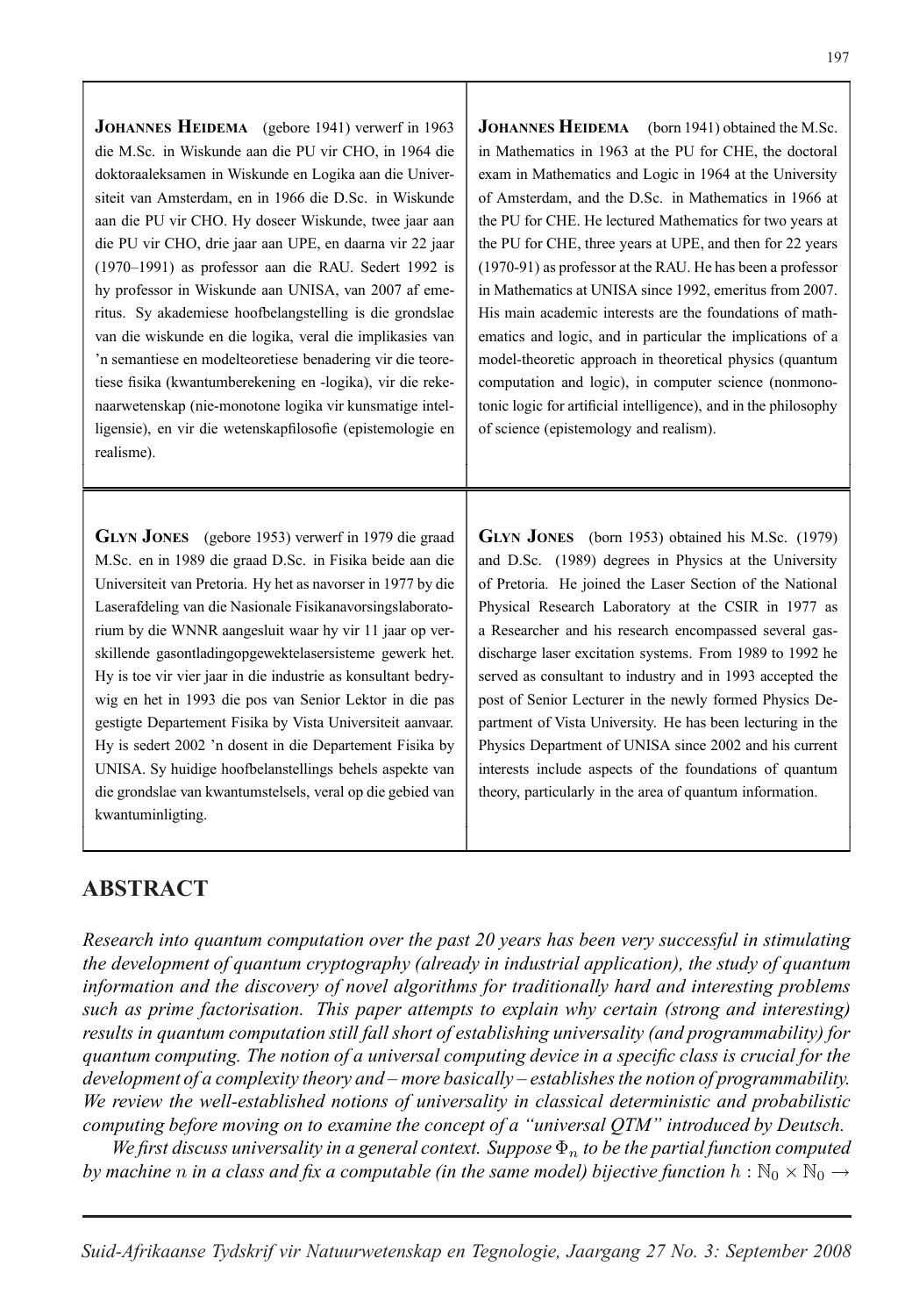N0*. Since halting is a probabilistic notion for a QTM, the notion of universality for quantum devices should be akin to that for probabilistic machines. For deterministic and probabilistic machines we define universality as follows.*

**Definition** *If there exists a number* N *such that*

 $\Phi_N(h(n,m)) = \Phi_n(m)$ 

*which means that the functions are either equal and both defined or both undefined (if deterministic) and if not deterministic then the values have the same distribution, for all* n *and* m*, then the machine described by* N *is called a universal machine.*

*For probabilistic Turing machines (with computable transition probabilities) a universal machine of this kind does exist, and likewise for the subclass of deterministic Turing machines. The paper discusses whether universality – in this sense – has been demonstrated for quantum Turing machines (QTMs).*

*Deutsch introduced a "universal quantum computer" (uQC, where u has not been capitalised in order to emphasise the difference between this universality concept and the preceding). Deutsch showed*<sup>5</sup> *that for any given* L,  $\varepsilon > 0$  *and quantum device* U *operating on* L *qubits, there exists a program*  $p_L$  *(a classical finite string of bits) for the uQC that (with input*  $|p_L\rangle$  *followed by any finite superposition of* L*-qubit basic states) approximates the operation of* U *on the finite superposition of* L*-qubit basic states with accuracy at least* ε *(in the inner-product norm). This is not the same kind of universality that we have for probabilistic and for deterministic Turing machines!*

*Bernstein and Vazirani have given another partial solution. <sup>3</sup> They showed that there exists a quantum Turing machine* U *(they actually wrote* M*) such that*

*"for any well-formed*<sup>∗</sup> *QTM* <sup>M</sup>*, any* ε > <sup>0</sup>*, and any* <sup>T</sup> *,* <sup>U</sup> *can simulate* <sup>M</sup> *with accuracy*  $\varepsilon$  for  $T$  steps with slowdown polynomial in  $T$  and  $\frac{1}{\varepsilon}$ ."

*The slowdown and the program for* U both depend here on the length of the input*. The full Bernstein-Vazirani result could be summarised by the statement that*

*there exists a QTMU such that for each QTM M with finite description*  $\overline{M}$ *, n,*  $\varepsilon$  *and*  $T$ *there is a program*  $\mathcal{P}(\bar{M}, n, \varepsilon, \bar{T})$  *and a function*  $f_{\bar{M}}(\bar{T}, n, \frac{1}{\varepsilon})$  *(both recursive in their inputs) such that running* U *on input*  $\lvert \mathcal{P}(\overline{M}, n, \varepsilon, T) \rvert \otimes \lvert x \rangle$  where  $\lvert x \rvert = n$  for  $f_{\overline{M}}(T, n, \frac{1}{\varepsilon})$ *steps results – within accuracy*  $\varepsilon$  – *in the same distribution over observable states as running*  $M$  *on input*  $|x\rangle$  *for*  $T$  *steps.* 

*The simulation is clearly* only approximate*. What Bernstein and Vazirani mean "with accuracy* ε*" is that if* P *is the probability distribution over all observable states of* U *after*  $f_{\bar{M}}(T, n, \frac{1}{\varepsilon})$  *steps with the given input and* Q *is the corresponding probability distribution of* M *after* T *steps then*

$$
\frac{1}{2}\sum_{x}|P(x) - Q(x)| \leq \varepsilon
$$

*where the summation is over all possible observable states* x*. Again, approximate simulation is quite different from the universality concept for ordinary and for probabilistic Turing machines (with computable probabilities).*

<sup>∗</sup>Meaning that the time evolution operator is unitary.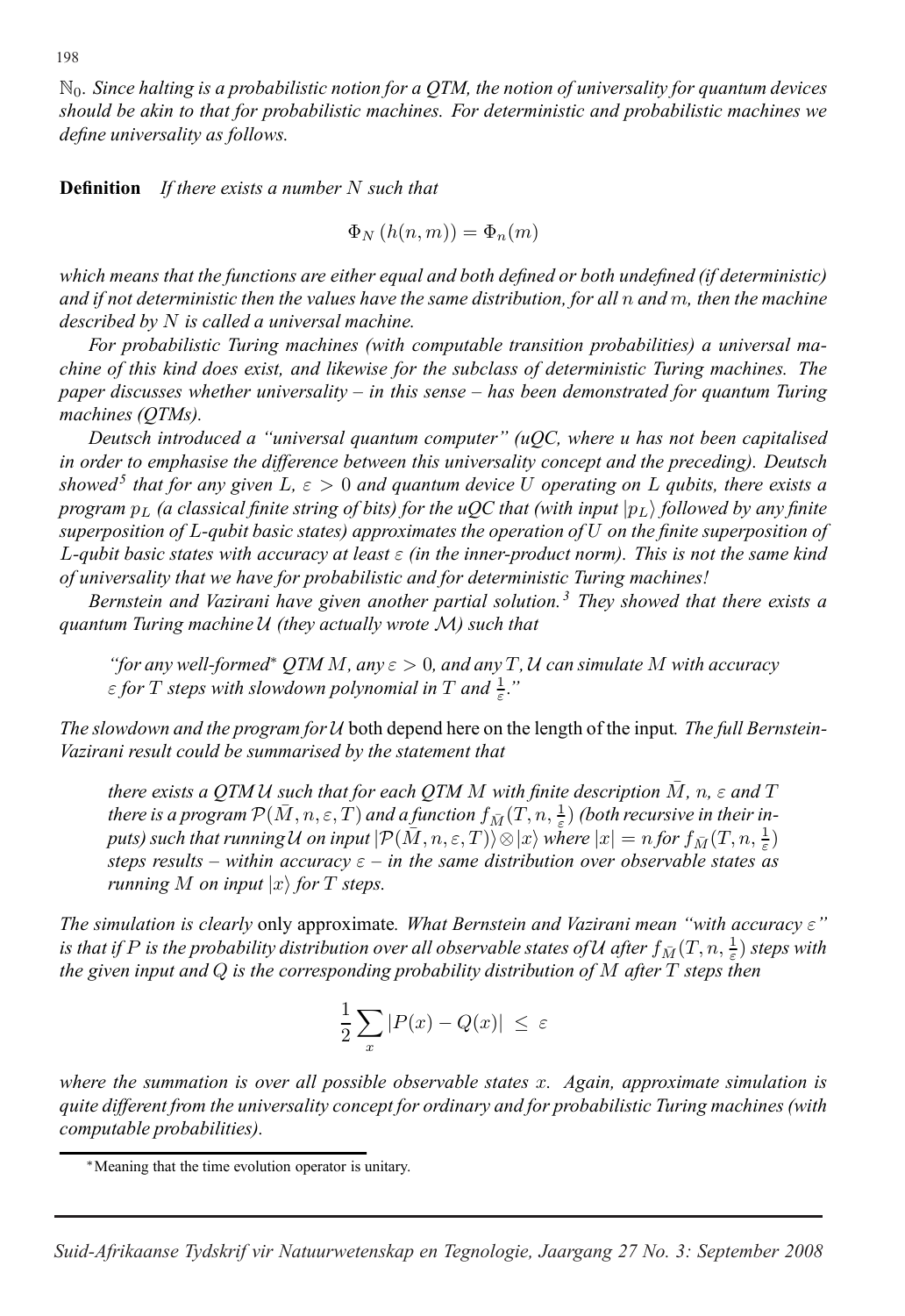*The paper concludes that these (strong and interesting) results in quantum computation still fall short of establishing universality (and programmability) for quantum computing. At the very least, researchers in the field should attempt to explain how the results of Deutsch, Bernstein and Vazirani, and others can be used or expanded to construct a fully programmable universal quantum device. In the worst case, one needs to prove that such a fully universal quantum computer does not exist.*

**KEY CONCEPTS:** Universal quantum computers, programmable quantum computers, universal quantum Turing machine, quantum computation.

**TREFWOORDE:** Universele kwantumrekenaars, programmeerbare kwantumrekenaars, universele kwantummeganiese Turing-masjien, kwantumberekening.

# **OPSOMMING OPSOMMING**

In hierdie bydrae word die vernaamste resultate oor sogenaamde *universele* kwantumberekening toegelig. Daar word 'n oorsig gegee oor die model wat gebaseer is op die kwantummeganiese Turing-masjien (KTM) van Deutsch. Ons lig die konsep van berekeningsuniversaliteit toe vir probabilistiese rekentoestelle en vergelyk dít met die vereistes wat aan 'n veronderstelde universele KTM gestel sou word. Die vermoede word geopper dat die semi-universele hibriede toestel (SUHT) wat deur die resultaat van Bernstein en Vazirani gesuggereer word, essensieel nie kwantummeganies is nie.

### **1. INLEIDING 1. INLEIDING**

'n Mens kan onderskei tussen eendoelige, meerdoelige en aldoelige rekenmasjiene. In 2001 het by IBM 'n eendoelige kwantumrekenmasjien met 'n register van sewe kwantumbisse die priemfaktorisering  $15 = 3 \times 5$  met Shor se Algoritme fisies verwerklik.<sup>15,17</sup> 'n Sakrekenmasjien ("pocket") calculator") is meerdoelig. Ons tafel- en skootrekenaars is – ten minste as mens hul geheues as onbeperk uitbreibaar sien – aldoelig of "universeel".

Die argetipiese formele model van enigiets wat ons 'n berekeningsprosedure sou noem, is die *Turing-masjien*, <sup>15</sup> wat dan ook eendoelig, meerdoelig, of universeel kan wees. In sy klassieke inleiding<sup>10</sup> tot die teorie van rekursiewe funksies en berekenbaarheid bewys Hans Hermes in sy laaste hoofstuk dat daar 'n universele Turing-masjien (TM) bestaan, wat die invoer-afvoer-gedrag van enige TM kan naboots wanneer dit 'n gepaste program as deel van sy invoer ontvang. Hier het ons 'n duidelike voorbeeld van *universaliteit in 'n klas* van masjiene.

Maar daar is ook 'n tweede begrip van "universaliteit", naamlik dié van 'n *universele voortbringende versameling* van "komponente" vir 'n klas van masjiene. Hermes wy Hoofstuk 2 van sy boek aan die "ingenieurswese" van Turing-masjiene. Hy voer 'n eindige versameling van "elementêre" TMe in ("komponente" of "subroetines", as u wil) en beskryf dan hoe om hulle te kombineer om meer komplekse masjiene te bou. Dan bewys hy dat die elementêre masjiene 'n universele voortbringende versameling is vir die klas van alle TMe: *enige* TM is ekwivalent (wat sy invoerafvoer-gedrag betref) aan 'n TM wat gekonstrueer is deur elementêre masjiene te kombineer.

Vir begripsmatige helderheid is dit dan belangrik om die twee konsepte te onderskei, maar ook hul logiese samehang te verstaan: aan die een kant 'n *universele masjien* (in 'n klas) en aan die ander kant 'n *universele voortbringende versameling* (vir 'n klas). As U 'n universele masjien in 'n klas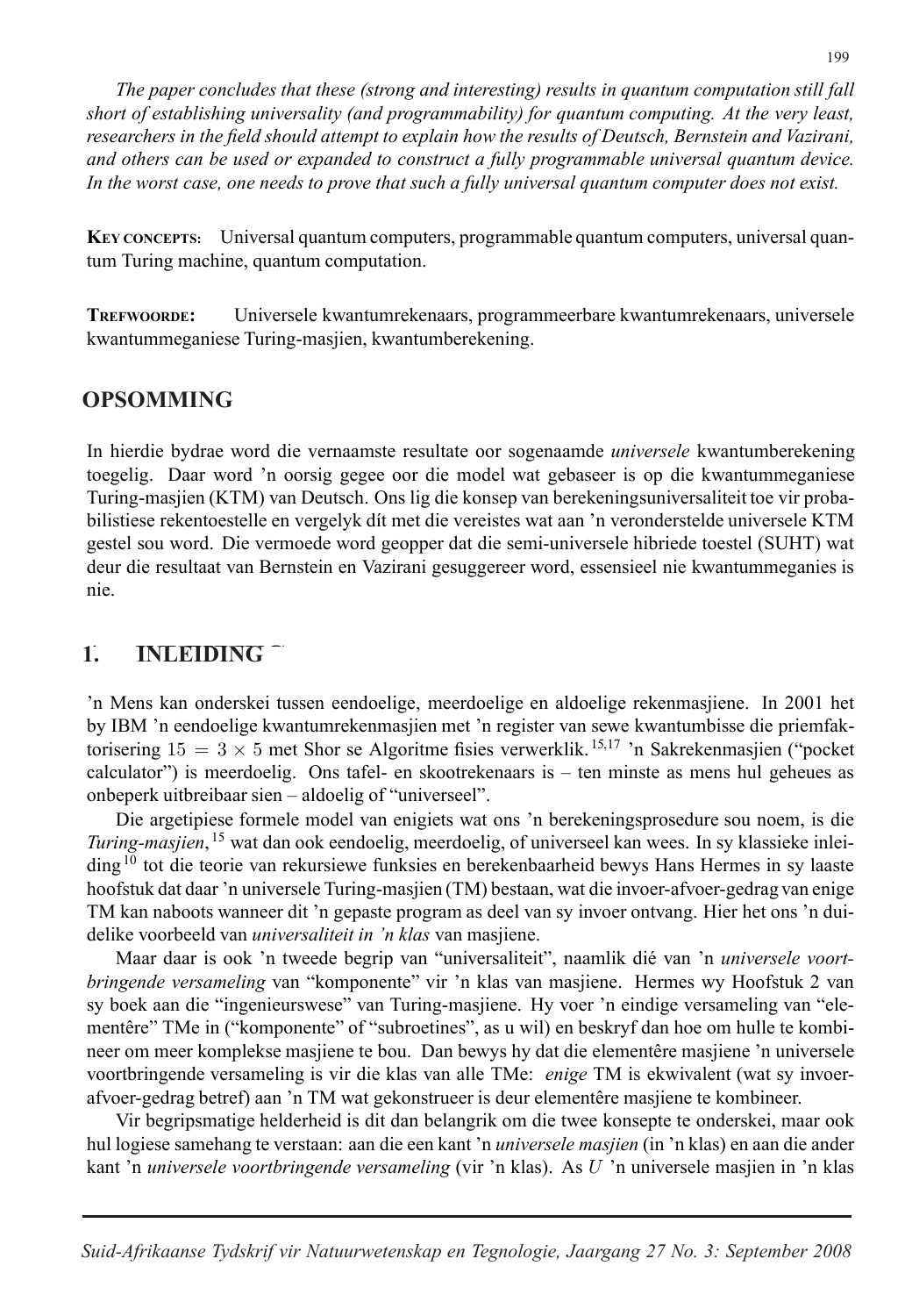is, dan is  $\{U\}$  sekerlik 'n universele voortbringende versameling vir daardie klas (al sal U waarskynlik nie besonder "elementêr" wees nie!). Aan die ander kant is dit ook denkbaar dat daar wel 'n universele voortbringende versameling vir 'n klas bekend is, sonder dat 'n universele masjien vir daardie klas nog gebou is, of selfs kan bestaan. Dit is duidelik dat "programmeerbaarheid" slegs van toepassing is op 'n universele (of dan ten minste meerdoelige) masjien. 'n Program sal gewoonlik instruksies gebruik wat ooreenkom met elemente van 'n universele voortbringende versameling.

Uitgaande van die bestaande literatuur oor kwantumberekening, wil hierdie artikel lig werp op die omstrede vrae rondom die bestaan, al dan nie, van 'n klas van kwantummeganiese Turingmasjiene en van 'n universele masjien in só 'n klas. In Afdeling 2 word, as agtergrond vir die oorgang na die kwantumregime, geskets wat 'n klassieke Turing-masjien en 'n probabilistiese Turing-masjien is. Afdeling 3 verduidelik 'n klas van kwantummeganiese Turing-masjiene as direk analoog aan klassieke en probabilistiese TMe. Afdeling 4 bespreek aspekte soos die bestaan van 'n universele masjien in 'n klas en sy programmeerbaarheid, asook eksakte teenoor benaderde simulasie deur so 'n universele masjien – eers vir klassieke en probabilistiese masjiene en dan vir die klas van kwantum-TMe van Afdeling 3, met taamlik negatiewe gevolgtrekkings vir laasgenoemde klas. Afdeling 5 gee 'n kort slotsom. 'n Konferensievoordrag<sup>9</sup> was die voorloper van hierdie artikel. In vroeëre artikels<sup>15,8</sup> word baie van die begrippe wat hierin 'n rol speel in meer besonderhede verduidelik.

### **2. KLASSIEKE EN PROBABILISTIESE TURING-MASJIENE 2. KLASSIEKE EN PROBABILISTIESE TURING-MASJIENE**

Aangesien kwantum-TMe (KTMe) gebaseer is op gewone klassieke TMe, begin ons met 'n kort hersiening van die klassieke model. <sup>15</sup> Aan die begin van die twintigste eeu het wiskundiges baie belang gestel in die opstel van 'n formele model vir berekening. In 1936 het Alan Turing 'n abstrakte toestel beskryf, wat ons nou 'n *Turing-masjien* noem, wat 'n eenvoudige, eindige stel reëls op 'n voorspelbare wyse volg om 'n eindige string simbole (die *invoer*) te transformeer na 'n eindige string (die *afvoer*, indien gedefinieer). Die Turing-masjien (TM) is in ons voorstelling 'n klein apparaat met 'n "kop" wat oor 'n lineêre band van diskrete selle, potensieel oneindig lank na links en regs, kan beweeg. Elke sel bevat slegs die simbool **0** of **1**, of is blanko. Die TM het 'n eindige versameling moontlike interne toestande. Die kop kan die inhoud lees van die sel waaroor dit staan en ook, in elke stap, 'n simbool in daardie sel skryf. Daar is twee interne toestande met 'n spesiale status: die *begintoestand*  $q_0$  en die *halttoestand*  $q_H$ .

'n TM het 'n eindige lys opdragte, die oorgangsreëls of program, wat sy werking beskryf. Vir elke kombinasie van selinhoud (onder die kop) en interne toestand is daar hoogstens een oorgangsreël. As die interne toestand  $q_i$  is en die kop staan oor 'n sel met die simbool  $S_i$ , dan kyk die masjien vir die oorgangsreël wat ooreenkom met  $(q_i, S_j)$ . As daar so 'n reël in die program is, dan vertel dit die masjien watter simbool om in die sel onder die kop te skryf, of die kop een sel na links of na regs moet beweeg of glad nie, en na watter interne toestand dit moet oorgaan. As daar geen reël vir  $(q_i, S_j)$  in die program is nie, gaan die masjien onmiddellik in die halttoestand  $q_H$  oor, waarmee daar geen oorgangsreël ooreenkom nie, of hoogstens (vir omkeerbare TMe) reëls wat opdrag gee om die kop in elke stap een sel in 'n spesifieke rigting te skuif sonder om ooit weer 'n simbool op die band te verander.

'n *Berekening* begin met die TM se kop oor die eerste nie-blanko sel van links af (sê in posisie 0 op die band, waarop slegs die eindige *invoer* verskyn) en die masjien in interne begintoestand  $q_0$ . Nou word die oorgangsreëls eenvoudig toegepas tot die masjien die halttoestand  $q_H$  binnegaan, waarna die inhoud van die band die *afvoer* van die berekening is. Indien, vir 'n invoer, die masjien nooit halt nie, dan is die ooreenkomstige afvoer ongedefinieer. Dit is nou duidelik hoe elke TM 'n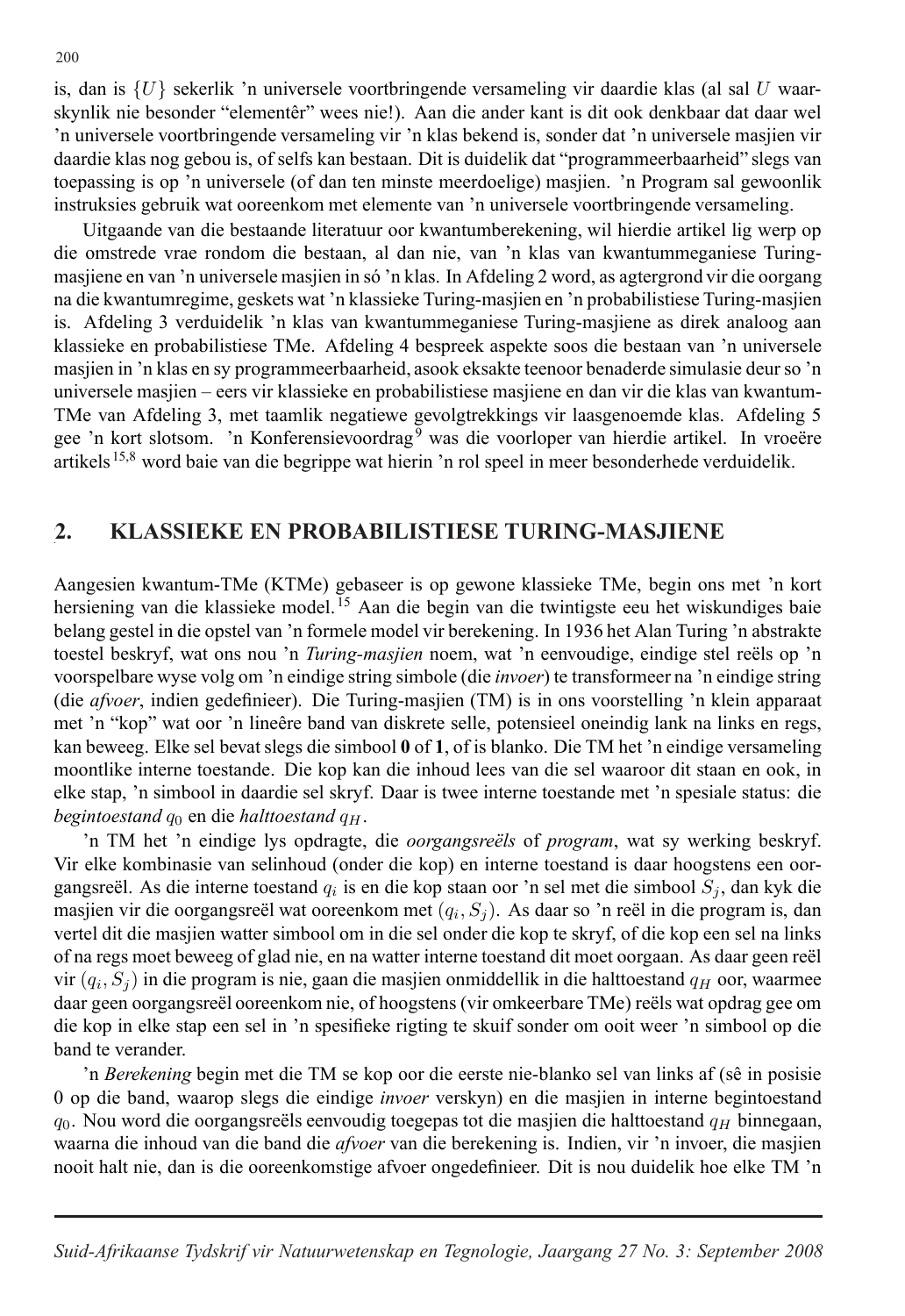(moontlik parsiële) funksie  $f : \mathbb{N}_0 \to \mathbb{N}_0$  van die versameling telgetalle (binêr gekodeer) na sigself definieer.

Turing-masjiene is die kanoniese modelle vir rekenapparate. Geen deterministiese toestel wat met eindige (maar moontlik onbegrensde) middele werk, is ooit bevind as in staat om funksies te bereken wat nie Turing-berekenbaar is nie. Trouens, mens kan jou tafelrekenaar maar sien as 'n TM met 'n *eindige* band.

'n *Probabilistiese Turing-masjien* (PTM) is soortgelyk aan 'n gewone TM, behalwe vir die feit dat daar vir elke masjienkonfigurasie  $(q_i, S_i)$  'n eindige versameling oorgangsrëels – elk met 'n geassosieerde waarskynlikheid – bestaan, en dat keuses (met die ooreenkomstige waarskynlikheidsverdeling) bepaal watter reël in 'n spesifieke stap toegepas word. Ons stel 'n sekere drumpelwaarskynlikheid vas (groter as 50%, sê 75%) en sê dan dat 'n spesifieke PTM  $f(x)$  op invoer x bereken as en slegs as dit halt met afvoer  $f(x)$  met 'n waarskynlikheid groter as 75%.

# **3. KWANTUMMEGANIESE TURING-MASJIENE (KTME) 3. KWANTUMMEGANIESE TURING-MASJIENE (KTME)**

'n Natuurlike model vir kwantumberekening word gebaseer op die klassieke Turing-masjien. Die *kwantummeganiese Turing-masjien* (KTM) is vir die eerste keer duidelik deur David Deutsch beskryf.<sup>5</sup> (Paul Benioff het wel 'n soortgelyke gedagte ietwat vroeër geopper,<sup>2</sup> maar dit was hoofsaaklik in die konteks van die vind van 'n moontlike fisiese basis vir omkeerbare berekening.) Die onderliggende idee is eenvoudig: 'n KTM is rofweg 'n probabilistiese Turing-masjien (PTM) met in plaas van reële waarskynlikhede vir die verskillende alternatiewe in 'n oorgangsreël (gekoppel aan 'n spesifieke  $(q_i, S_j)$ , nou komplekse oorgangsamplitudes – waarvan die gekwadreerde moduli optel na een vir die betrokke reël.

Om ons begrip van die ooreenkomste en verskille tussen klassieke waarskynlikhede en kwantumamplitudes te verhelder, loon dit die moeite om met 'n voorbeeld die funksionering van 'n PTM en 'n analoë KTM te vergelyk. Beskou 'n PTM met sy waarskynlikhede vir oorgange van een konfigurasie (interne toestand + posisie van die kop + string op die band) na 'n ander. Ons dui, kortweg en onvolledig, 'n konfigurasie sommer aan met die ooreenstemmende string, bv. 00, 01, 10, 11. Veronderstel die PTM is in 'n konfigurasie 01 en kan in een stap net na konfigurasies 01 of 11 gaan met nie-nul waarskynlikhede onderskeidelik  $p_1$  en  $p_3$ ;  $p_1 + p_3 = 1$ .



Nou wil ons in 'n tweede stap na 'n konfigurasie 11 gaan, wat uit die huidige 01 moontlik is met waarskynlikheid  $q_3$  en uit die huidige 11 met waarskynlikheid  $r_3$ . Daar is dus net twee paaie van die oorspronklike 01 na die finale 11:

01  $\frac{p_1}{\longrightarrow}$  01  $\frac{q_3}{\longrightarrow}$  11 met waarskynlikheid  $p_1q_3$ ; en

01  $\frac{p_3}{\longrightarrow}$  11  $\frac{r_3}{\longrightarrow}$  11 met waarskynlikheid  $p_3r_3$ .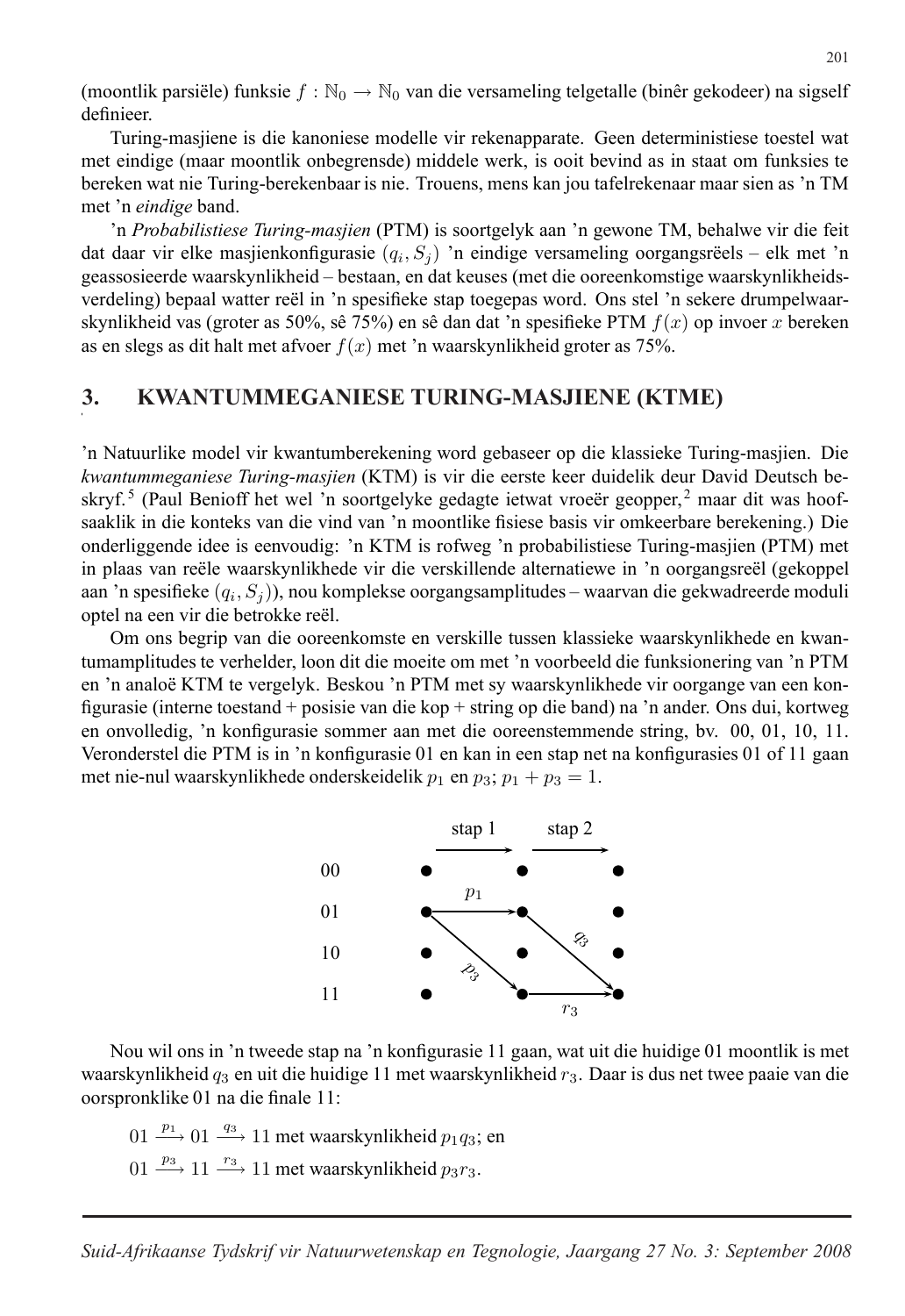Die waarskynlikheid om in twee stappe van 01 na 11 oor te gaan is dan  $p_1q_3 + p_3r_3$ .

Ter vergelyking beskou ons nou 'n KTM met 'n register van twee kwabisse en Hilbert-toestandruimte met die standaardbasis  $|00\rangle$ ,  $|01\rangle$ ,  $|10\rangle$ ,  $|11\rangle$ . Die masjien begin in basistoestand  $|01\rangle$ , wat eerstens onderwerp word aan 'n unitêre transformasie  $U$  van die toestandruimte, met

$$
U|01\rangle = c_1|01\rangle + c_3|11\rangle
$$
  
= 0|00\rangle + c\_1|01\rangle + 0|10\rangle + c\_3|11\rangle , byvoorbeeld  

$$
\begin{bmatrix} 1 & 0 & 0 & 0 \\ 0 & c_1 & 0 & -c_3^* \\ 0 & 0 & 1 & 0 \\ 0 & c_3 & 0 & c_1^* \end{bmatrix} \begin{bmatrix} 0 \\ 1 \\ 0 \\ 0 \end{bmatrix} = \begin{bmatrix} 0 \\ c_1 \\ 0 \\ c_3 \end{bmatrix},
$$

waar  $|c_1|^2 + |c_3|^2 = 1$ .



Nou word 'n tweede unitêre transformasie,  $V$ , op die toestandruimte toegepas, waarby

$$
V|00\rangle = \dots
$$
  
\n
$$
V|01\rangle = d_0|00\rangle + d_1|01\rangle + d_2|10\rangle + d_3|11\rangle
$$
  
\n
$$
V|10\rangle = \dots
$$
  
\n
$$
V|11\rangle = e_0|00\rangle + e_1|01\rangle + e_2|10\rangle + e_3|11\rangle.
$$

Gevolglik is

$$
VU|01\rangle = V(c_1|01\rangle + c_3|11\rangle)
$$
  
= c<sub>1</sub>V|01\rangle + c<sub>3</sub>V|11\rangle  
= c<sub>1</sub>(d<sub>0</sub>|00\rangle + d<sub>1</sub>|01\rangle + d<sub>2</sub>|10\rangle + d<sub>3</sub>|11\rangle) + c<sub>3</sub>(e<sub>0</sub>|00\rangle + e<sub>1</sub>|01\rangle + e<sub>2</sub>|10\rangle + e<sub>3</sub>|11\rangle)  
= ... + (c<sub>1</sub>d<sub>3</sub> + c<sub>3</sub>e<sub>3</sub>)|11\rangle,

wat aandui dat, ná toepassing van die saamgestelde unitêre transformasie  $V U$  op  $|01\rangle$  en meting ten opsigte van die standaardbasis, die waarskynlikheid om die uitkomstoestand  $|11\rangle$  te vind,  $|c_1d_3 +$  $c_3e_3|^2$  is (en *nie*  $|c_1|^2|d_3|^2 + |c_3|^2|e_3|^2$  nie!).

Die ooreenkomste tussen klassieke waarskynlikhede vir 'n PTM en waarskynlikheidsamplitudes vir 'n KTM is dus dat die betrokke (respektiewelik reële en komplekse) getalle *vermenigvuldig* vir seriële samestelling van berekeningstappe en *optel* vir alternatiewe parallelle paaie met dieselfde begin- en eindpunte (dink aan Feynman se som-oor-paaie-benadering tot kwantumfisika!). Die verskil is dat 'n amplitude c meer inligting bevat as net 'n oorgangswaarskynlikheid  $|c|^2$ ; dit het ook 'n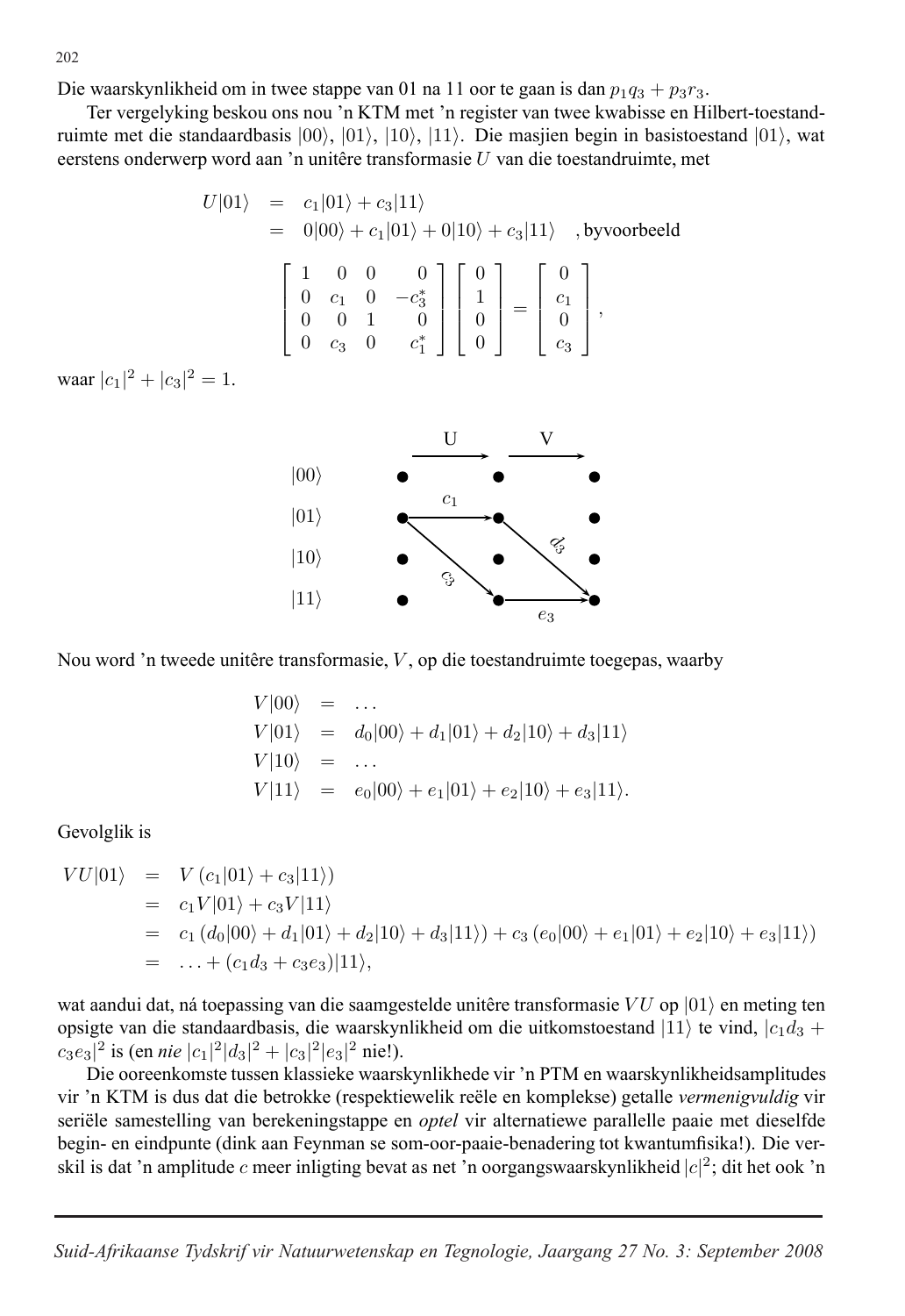fase, en die rytjie koëffisiënte (amplitudes) wanneer ons 'n toestandvektor skryf as 'n lineêre kombinasie van basisvektore, verteenwoordig ook die faserelasies tussen al die terme, relasies wat behoue bly onder unitêre transformasies vanweë die lineariteit van laasgenoemde. Somme van klassieke waarskynlikhede lewer altyd 'n groter waarskynlikheid as die sommande, maar kwantumpaaie kan destruktief of konstruktief interfereer, wat dit moontlik maak om 'n kwantumrekenmasjien na groter waarskynlikheid vir die regte antwoord en kleiner waarskynlikhede vir verkeerde antwoorde te dryf.

Ons herinner kortliks aan die wiskundige raamwerk waarbinne kwantumberekening, en in die besonder dan 'n KTM, geplaas word. <sup>15</sup> Sonder verlies aan algemeenheid neem ons aan dat alles binêr gekodeer word, sodat elke gevulde posisie of die band van 'n KTM ooreenkom met 'n enkele kwabis (kwantumbis). As die eenheid van kwantuminligting is die kwabis 'n kwantumstelsel met twee toestandvlakke, sodat sy kwantumtoestand 'n lineêre superposisie is van twee basistoestande, gewoonlik aangedui met  $|0\rangle$  en  $|1\rangle$ . Die werklike (kwantum-) toestandruimte van die KTM is 'n direkte som van *n*-kwabis-ruimtes (waar n aandui hoeveel bandselle gebruik is, terwyl elke  $n$ -kwabis-ruimte die  $n$ -voudige tensor is van die enkel-kwabis-ruimte). Daardie direkte som is egter nie 'n *volledige* inproduk-ruimte nie, dit wil sê 'n Hilbert-ruimte nie en dus – volgens kwantumteorie se postulate – nie 'n geldige toestandruimte nie. Gelukkig kan ons die vervollediging van die direkte som as die onderliggende Hilbert-ruimte neem. Elke unitêre operator  $U$  oor die direkte som kan uitgebrei word<sup>3</sup> tot 'n unitêre operator  $\hat{U}$  op die Hilbert-ruimte. Hierdie vervolledigde ruimte en operatore kom dan ooreen met die fisiese stelsel wat ooreenkom met die KTM onder beskouing, waarmee, ten minste in die ortodokse kwantumdenke, die *fisikaliteit* van die KTM verseker is.

### **3.1. Werking van 'n KTM 3.1 Werking van 'n KTM**

In wat nou volg, is die *klassieke masjien* een met 'n band, oneindig in beide rigtings, wat begin in toestand  $q_0$  oor posisie 0 op die band, wat ons soos 'n templaat gebruik vir die KTM. Die ooreenstemmende KTM mag soos volg werk (gebaseer op Deutsch se beskrywing, <sup>5</sup> Ozawa, <sup>14</sup> Bernstein en Vazirani). <sup>3</sup>

I. Die kwantumruimte van die KTM se toestande word onderspan deur 'n basis (wat ons die *berekeningsbasis* noem) bestaande uit toestande

$$
|h\rangle|q_C\rangle|T_C\rangle|x_C\rangle
$$

waar  $|h\rangle$  die haltkwabis is,  $h \in \{0, 1\}$  en  $(q_C, T_C, x_C)$  'n konfigurasie van die ooreenstemmende klassieke masjien, met  $x_C$  'n aanduiding van die kop se posisie op die band,  $q_C$  die interne toestand en  $T_C$  die nie-blanko inhoud van die band.

- II. Spesiale begin- en halttoestande  $|q_0\rangle$  en  $|q_H\rangle$  van die KTM kom ooreen met die begin- en halttoestande  $q_0$  en  $q_H$  van die klassieke masjien.
- III. Die enkele samevattende oorgangsreël is nou 'n unitêre operator  $U$  wat herhaaldelik in opeenvolgende stappe toegepas word, en wat in elke stap elke basisvektor  $|h\rangle|q\rangle|T\rangle|x\rangle$  afbeeld op 'n superposisie van slegs eindig veel  $|h'\rangle|q'\rangle|T'\rangle|x'\rangle$ , waarby
	- (a) die beeld onder reël U identies is vir  $|h\rangle|q\rangle|T_1\rangle|x\rangle$  en  $|h\rangle|q\rangle|T_2\rangle|y\rangle$  indien  $T_1$  in posisie x en  $T_2$  in posisie y dieselfde inhoud het – dit wil sê die reël hang slegs af van die band se inhoud onder die kop en die interne toestand  $q$  en nie van die kop se posisie of die inhoud van die res van die band nie;
	- (b)  $T'$  verskil hoogstens in posisie x van  $T$ ;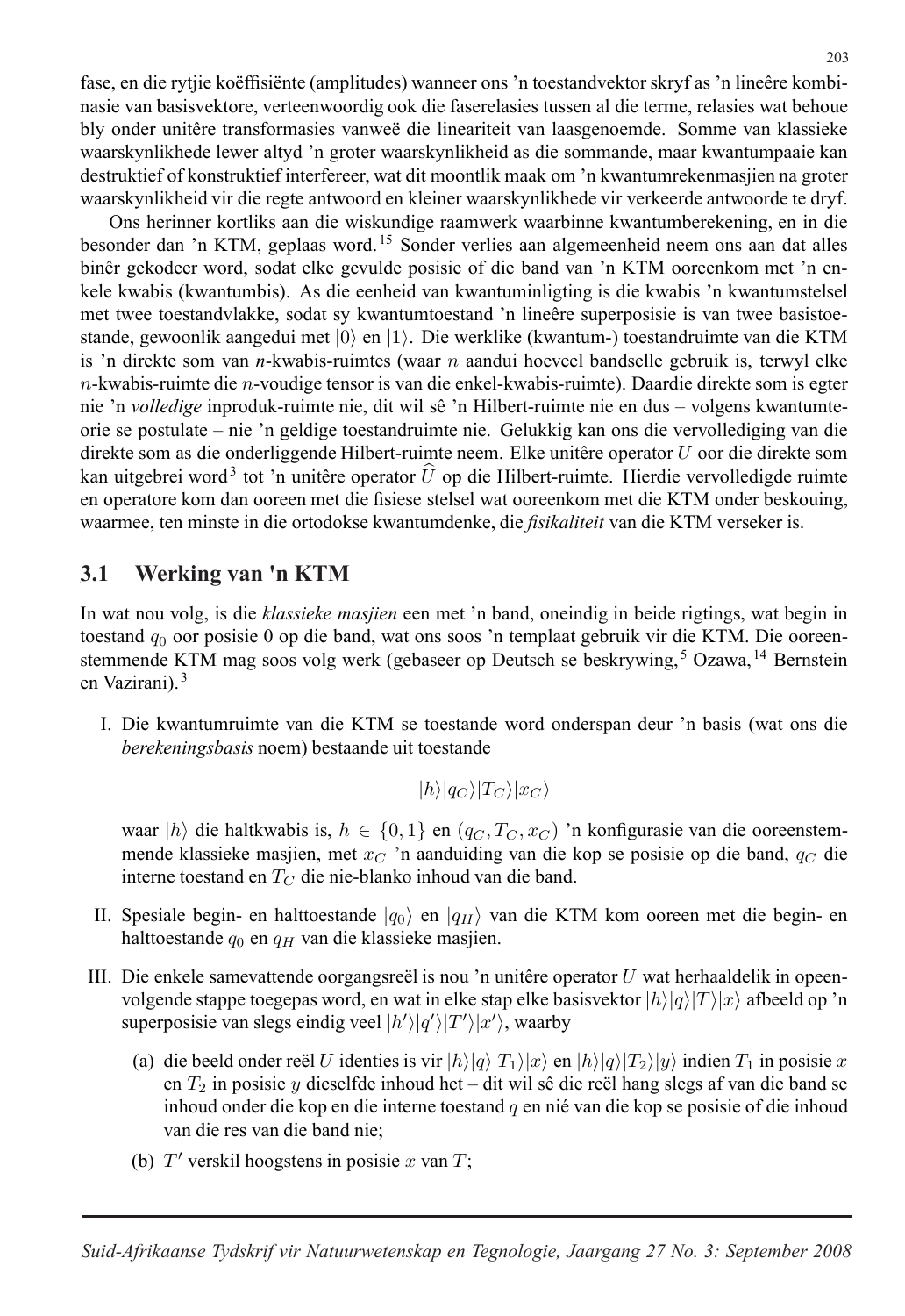- (c)  $|x'-x| < 1$  (afhangende van of die ooreenkomstige klassieke masjien een sel na links, of na regs, of glad nie beweeg nie);
- (d)  $h' = 1$  as en slegs as  $q' = q_H$ ; en
- (e)  $T' = T$ ,  $q' = q$  en  $h' = h$  wanneer  $h = 1$ .

Eindig veel subreëls

$$
|h\rangle|q\rangle|T\rangle|x\rangle \quad \longmapsto \quad \sum_{i=1}^{n} c_i|h_i\rangle|q_i\rangle|T_i\rangle|x_i\rangle \tag{1}
$$

bepaal reeds  $U$ , want daar is, volgens bostaande voorskrifte, slegs eindig veel sulke subreëls moontlik – gegee dat die alfabet van simbole (hier binˆer) en die aantal interne toestande beide eindig is. Let op dat die oorgangsreël ("program") 'n eindige spesifikasie het slegs indien die oorgangsamplitudes, die c<sup>i</sup> in die subre¨els hier bo, almal *berekenbare* komplekse getalle is, wat ons natuurlik deurgaans sal veronderstel. Die oorgangsreëls kan natuurlik lineêr uitgebrei word na eindige superposisies van die  $|h\rangle|q\rangle|T\rangle|x\rangle$ .

IV. Die KTM word aan die gang gesit met 'n eindige superposisie van invoere

$$
|0\rangle|q_{0}\rangle|T\rangle|x\rangle.
$$

Gesien die vorm wat die oorgangsreël mag aanneem en die feit dat daar slegs eindig veel interne masjientoestande is, sal die masjien by enige stap in sy berekeningslopie in die superposisie van slegs *eindig veel* toestande  $|h\rangle|q\rangle|T\rangle|x\rangle$  uit die berekeningsbasis wees. Die begrip "berekening" vir 'n KTM is minder helder as vir 'n klassieke TM, want die KTM stop die voortgang van sy stappe slegs wanneer ons die haltkwabis waargeneem het en dan ook die inhoud van die band. 'n Mens mag dus aan die oorgangsreël U dink as stap-vir-stap *ad infinitum* toegepas, tensy die bediener van die masjien dit fisies, klassiek, van buite af stop.

Die beskrywing van die KTM wat ons hier gee, verskil van 'n klassieke omkeerbare TM in twee voor die hand liggende opsigte:

- (a) Oorgangsreëls mag die masjien se kwantumtoestand afbeeld op die superposisie van verskillende toestande. Die wesenlike verskil met klassieke PTMe is dat, waar die KTM na 'n kwantumsuperposisie van toestande oorgaan, die klassieke PTM gesien kan word as oorgaande na `of 'n klassieke waarskynlikheidsverdeling oor klassieke toestande, `of na 'n spesifieke klassieke toestand met 'n sekere klassieke waarskynlikheid. Natuurlik gebruik kwantumberekening op 'n wesenlike wyse superposisie – soos in Shor en Grover se algoritmes. <sup>15</sup> Hoe en waarom dit werk, word toeganklik uiteengesit deur Fortnow. <sup>7</sup>
- (b) Die invoer mag 'n superposisie van 'n eindige aantal "klassieke" invoere wees.

Dit volg nie onmiddellik dat 'n eindige versameling spesifikasies van die vorm (1) noodwendig 'n unitêre oorgangsreël  $U$  sal definieer nie, net soos wat 'n eindige versameling reëls

 $|h\rangle|q\rangle|T\rangle|x\rangle \quad \longmapsto \quad |h'\rangle|q'\rangle|T'\rangle|x'\rangle$ 

vir 'n "klassieke" masjien nie noodwendig 'n omkeerbare TM sal bepaal nie. Natuurlik is unitariteit 'n voorwaarde vir 'n lewensvatbare kwantumtoestel.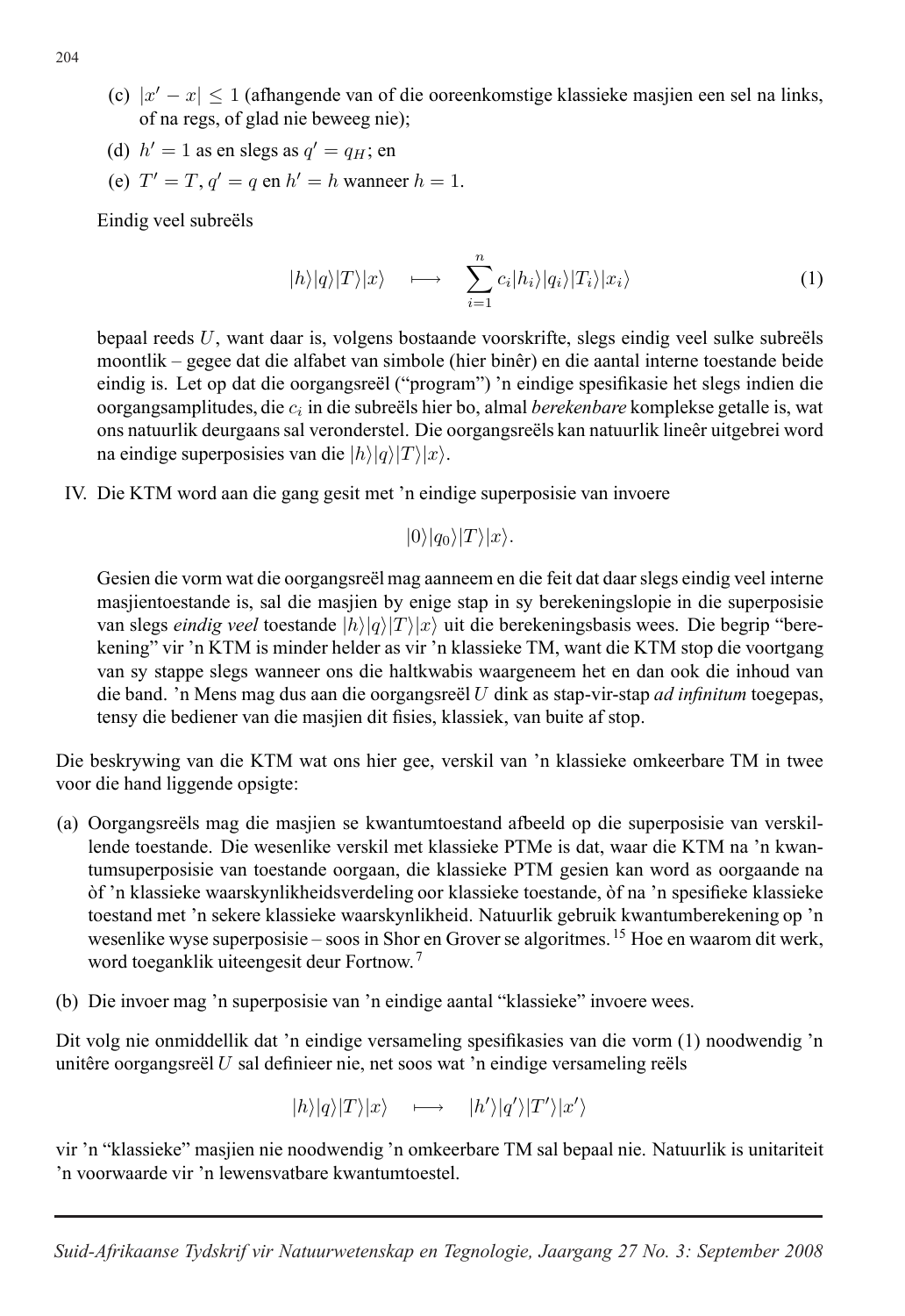Ons toon aan dat die spesifikasie van KTMe ten minste bevredigbaar is, dat sulke skepsels wiskundig bestaan. Veronderstel dat die onderliggende klassieke templaat 'n omkeerbare TM is, wat, nadat dit sy halttoestand bereik het, sy kop stapsgewys in een rigting aanhou verplaas sonder om ooit weer enigiets op sy band te verander. (Let op dat III(e) nie voorskryf dat  $x' = x$  wanneer  $h = 1$ nie; om omkeerbaar te wees, moet *iets* by elke stap verander.) Die ooreenkomstige KTM word nou gekonstrueer deur sy  $U$  lineêr voort te bring volgens die ooreenkomstige oorgangsreëls met die eenvoudige vorm hier bo – sonder superposisies. Hierdie  $U$  word dus bepaal deur 'n permutasie van die KTM se berekeningsbasis en is dus unitêr. Sou die reëls superposisies betrek (soos wat in alle interessante gevalle gebeur), dan word 'n bewys van unitariteit vir die geïnduseerde  $U$  vereis.

Om te toon dat só 'n bewys nie 'n onbenulligheid hoef te wees nie, beskou ons 'n vermeende KTM met interne begintoestand  $q_0$  en halttoestand  $q_H$  gedefinieer deur die volgende subreëls:

$$
|0\rangle|q_{0}\rangle|\ldots 0 \ldots\rangle|x\rangle \qquad \longmapsto \qquad \frac{1}{\sqrt{2}}|1\rangle|q_{H}\rangle\left(|\ldots 0 \ldots\rangle + |\ldots 1 \ldots\rangle\right)|x+1\rangle
$$

$$
|0\rangle|q_{0}\rangle|\ldots 1 \ldots\rangle|x\rangle \qquad \longmapsto \qquad |1\rangle|q_{H}\rangle|\ldots 1 \ldots\rangle|x+1\rangle
$$

$$
|1\rangle|q_{H}\rangle|T\rangle|x\rangle \qquad \longmapsto \qquad |1\rangle|q_{H}\rangle|T\rangle|x+1\rangle
$$

Dié subreëls skryf voor dat die masjien begin deur 'n  $|0\rangle$  onder die kop te vervang met 'n superposisie van  $|0\rangle$  en  $|1\rangle$ , 'n aanvanklike  $|1\rangle$  onder die kop onveranderd te laat, en dan te halt, dit wil sê die finale toestand in te gaan waarin slegs die kop nog mag beweeg. Met 'n gegewe "klassieke" invoer sou ons kon sê dat die masjien omkeerbaar werk, want die invoer kan eenduidig uit die afvoer herwin word. Maar die vermeende KTM is nie *goedgevorm* nie en dus glad nie 'n egte KTM nie, aangesien

 $|0\rangle|q_0\rangle| \dots 0 \dots \rangle|x\rangle$  ortogonaal op  $|0\rangle|q_0\rangle| \dots 1 \dots \rangle|x\rangle$  is,

maar

$$
\frac{1}{\sqrt{2}}|1\rangle|q_{H}\rangle\left(|\ldots 0\ldots\rangle+|\ldots 1\ldots\rangle\right)|x+1\rangle
$$

is beslis glad nie ortogonaal op  $|1\rangle|q_H\rangle| \dots 1 \dots \rangle|x + 1\rangle$  nie. 'n Moontlike korrekte weergawe van so 'n masjien kan dalk gegee word deur

$$
|0\rangle|q_{0}\rangle|\ldots 0 \ldots\rangle|x\rangle \qquad \longmapsto \qquad \frac{1}{\sqrt{2}}|1\rangle|q_{H}\rangle\langle|\ldots 0 \ldots\rangle + |\ldots 1 \ldots\rangle\rangle|x+1\rangle
$$

$$
|0\rangle|q_{0}\rangle|\ldots 1 \ldots\rangle|x\rangle \qquad \longmapsto \qquad \frac{1}{\sqrt{2}}|1\rangle|q_{H}\rangle\langle|\ldots 0 \ldots\rangle - |\ldots 1 \ldots\rangle\rangle|x+1\rangle
$$

$$
|1\rangle|q_{H}\rangle|T\rangle|x\rangle \qquad \longmapsto \qquad |1\rangle|q_{H}\rangle|T\rangle|x+1\rangle,
$$

aangesien die vorige beswaar dan uitgeskakel is. Die eis van unitariteit verbied klaarblyklik sekere kombinasies van voortbringende subreëls van die vorm (1) en verg groot sorg om die goedgevormdheid te verseker van enige masjien wat mens mag konstrueer.

#### **3.2. Tydevolusie en die haltskema van die KTM 3.2 Tydevolusie en die haltskema van die KTM**

As U die unitêre operator is wat een toepassing van die oorgangsreël (dit wil sê een stap in 'n berekening) van die KTM beskryf, dan word die onwaargenome evolusie van die masjien (waarby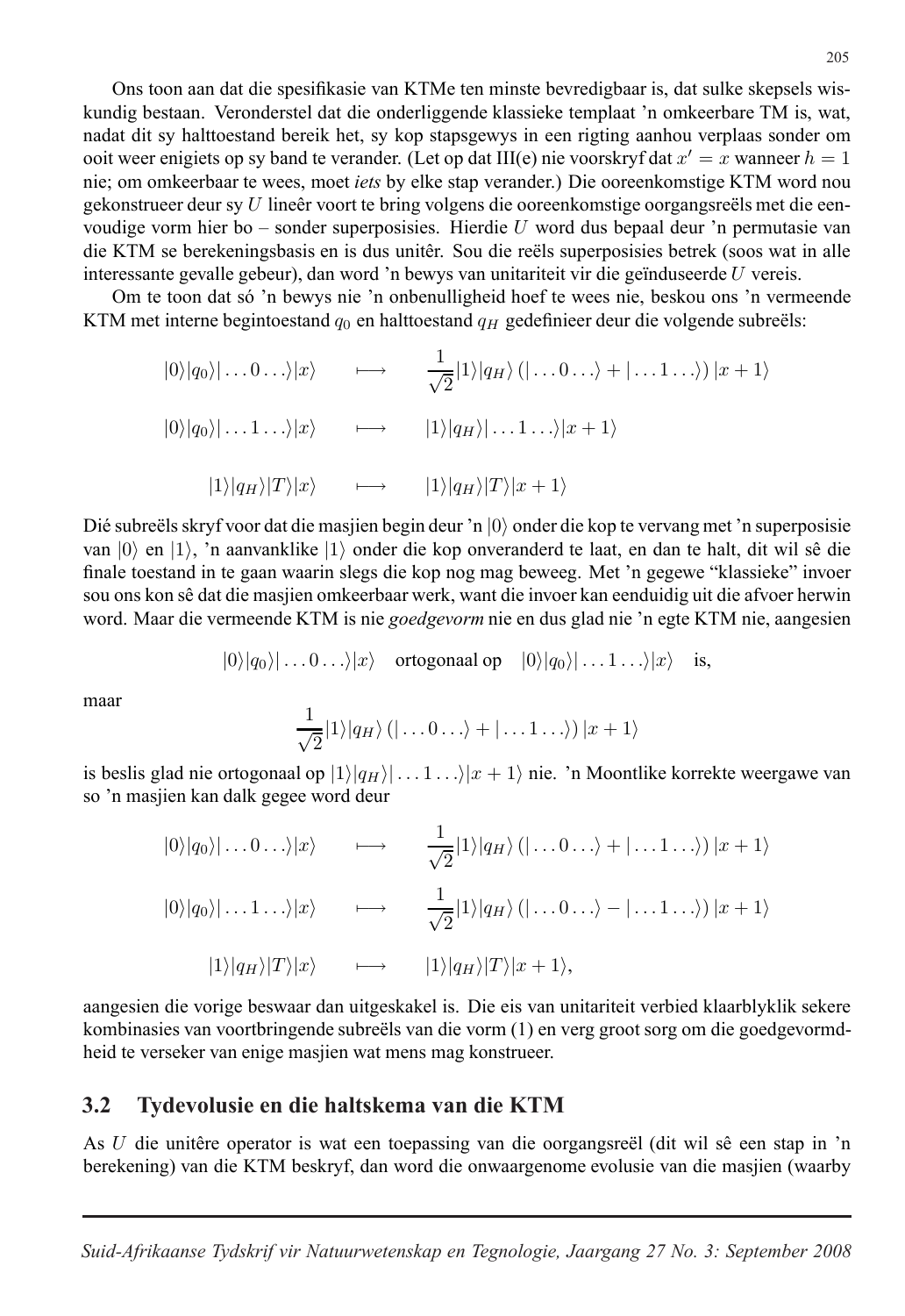nie eens die haltkwabis gemeet word nie) oor n stappe eenvoudig deur  $V = U^n$  beskryf. As die eerste meting, beskryf deur die selftoegevoegde operator  $J_1$  (in die berekeningsbasis van eievektore van  $J_1$ ) na  $n_1$  stappe plaasvind, dan word die evolusie van die masjien vir die eerste  $n_1 + j$  stappe beskryf deur

 $U^jJ_1U^{n_1}$ .

Laasgenoemde is in die algemeen nie meer unitêr nie, omdat  $J_1$  dit nie is nie. Masjiene ontwikkel dus unitêr slegs as geen meting plaasvind nie. Daarom moet die KTM dus nie as 'n suiwer kwantumtoestel gesien word nie, maar eerder as 'n soort hibriede apparaat. In feite, soos ons hier onder sal sien, is die afvoer van die masjien na  $n$  stappe sonder meting van die haltkwabis ekwivalent aan wat verkry word deur die haltkwabis na elk van die stappe waar te neem. Nogtans het die KTM geen eksplisiete bogrens op die aantal stappe wat dit mag loop nie, sodat die werking van die masjien nie gesien kan word as die ekwivalent van enige enkele kwantumeksperiment nie.

Die afvoer op die band van 'n KTM is natuurlik 'n superposisie van basisvektore wat afgelees (gemeet) moet word nadat meting van die haltkwabis dit in toestand 1 gevind het. Die bediener van die masjien mag enige tyd, selfs tussen elke twee toepassings van  $U$  op die masjien se kwantumtoestand, die haltkwabis meet om te besluit of die bandinhoud gemeet moet word (wat die masjien laat verval in een van sy basistoestande). Die gemete haltbis (0 of 1) dui vir die bediener aan wanneer (vir  $h = 1$ ) die afvoer van die berekening van die band afgelees kan word sonder om die berekening onbehoorlik te versteur – iets wat ons hier onder in meer besonderhede verduidelik.

Deutsch se oorspronklike idee was skynbaar dat daar geen verstrengeling tussen die haltkwabis (as komponentjie van die KTM) en die res van die masjien moet wees nie, maar, soos deur Myers <sup>13</sup> beskryf, kan d´ıt nie gewaarborg word nie. Die *afvoer* van 'n KTM vir 'n spesifieke invoer x (moontlik 'n superposisie van "klassieke" invoere) – ná die waarneming  $h = 1$ , maar vóór waarneming van die res van die band se inhoud – kan gesien word as 'n waarskynlikheidsverdeling  $P_x$  oor alle moontlike bandinhoude. Die bydrae van Miyadera en Ohya <sup>12</sup> beklemtoon ook hierdie punt.

### **3.3. Geldigheid van die haltskema 3.3 Geldigheid van die haltskema**

Die evolusie van 'n KTM gaan voort selfs nadat die haltkwabis waargeneem is – en wel sonder dat die waarskynlikheidsverdeling oor bandinhoude wat ons hier bo die *afvoer* genoem het versteur word. Dit is so omdat die waarneming die evolusie in 'n sekere sin maar net in een van twee takke  $(h = 0$  of  $h = 1)$  van die berekening projekteer. <sup>14</sup> Laat ons dié resultaat in bietjie meer besonderhede uitpluis.

Veronderstel U beskryf 'n KTM met 'n behoorlike haltskema soos hier bo beskryf, dit wil sê U is unitêr en wanneer, vir een of ander geldige invoer, die haltkonfigurasie

$$
|1\rangle|q_{H}\rangle|T\rangle\sum_{i}c_{i}|x_{i}\rangle
$$

in 'n evolusiestap voorkom (moontlik in 'n superposisie), dan geld

$$
U|1\rangle|q_H\rangle|T\rangle\sum_i c_i|x_i\rangle=|1\rangle|q_H\rangle|T\rangle\sum_j d_j|y_j\rangle
$$

vir een of ander y. Dit beteken eenvoudig dat U voorwaarde III $(e)$  in Afdeling 3.1 gehoorsaam. Veronderstel dat die KTM na  $n > 0$  toepassings van U in die toestand

$$
c_1|1\rangle|\phi_1\rangle+c_2|0\rangle|\phi_2\rangle
$$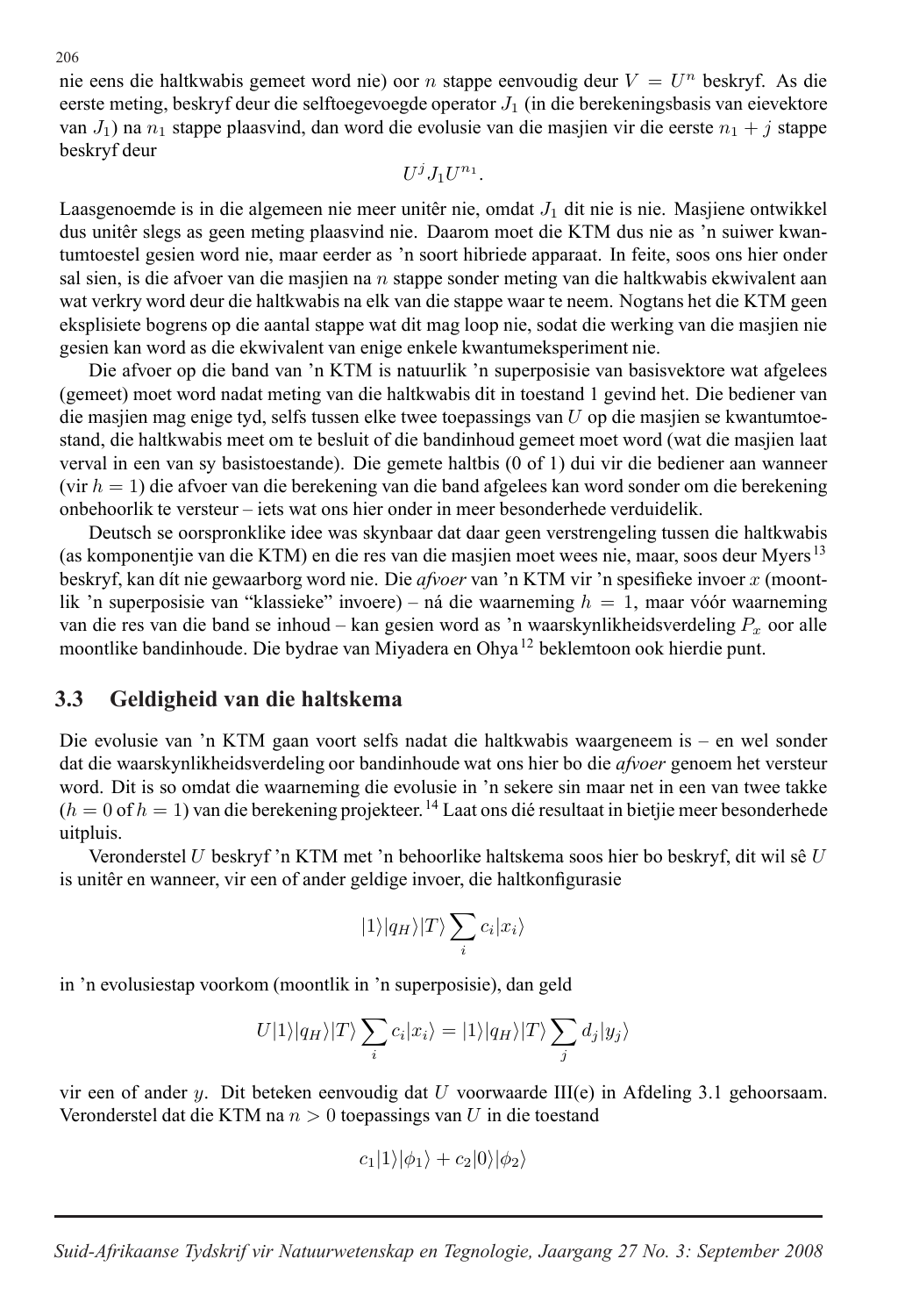is, en dat (Geval 1) die haltkwabis nie nou gelees word nie. Ons aanvaar dat  $|\phi_1\rangle$  and  $|\phi_2\rangle$  genormaliseer is en aangesien  $|1\rangle|\phi_1\rangle$  en  $|0\rangle|\phi_2\rangle$  ortogonaal is, het ons dat

$$
|c_1|^2 + |c_2|^2 = 1.
$$

(Let op dat die waarskynlikheid om nou (Geval 2) by meting van die haltkwabis dit geaktiveerd,  $h = 1$ , te vind,  $|c_1|^2$  is.)

As U nog een keer toegepas word, kry ons die toestand

$$
c_1U|1\rangle|\phi_1\rangle+c_2U|0\rangle|\phi_2\rangle.
$$

Aangesien  $U$  unitêr is en III(e) geld, moet

$$
U|1\rangle|\phi_1\rangle=|1\rangle|\psi_1\rangle
$$

en ook

$$
U|0\rangle|\phi_2\rangle = d_1|1\rangle|\psi_2\rangle + d_2|0\rangle|\psi_3\rangle
$$

vir genormaliseerde  $\psi_i$  en  $d_i$  met

$$
|d_1|^2 + |d_2|^2 = 1.
$$

Die KTM se toestand is nou

$$
c_1|1\rangle|\psi_1\rangle+c_2d_1|1\rangle|\psi_2\rangle+c_2d_2|0\rangle|\psi_3\rangle.
$$

Uit die unitariteit van U en die ortogonaliteit van  $|1\rangle |\phi_1\rangle$  en  $|0\rangle |\phi_2\rangle$  volg dat  $U|1\rangle |\phi_1\rangle$  ortogonaal op  $U|0\rangle|\phi_2\rangle$  is, dit wil sê

```
|1\rangle|\psi_1\rangle is ortogonaal op d_1|1\rangle|\psi_2\rangle + d_2|0\rangle|\psi_3\rangle.
```
Maar  $|1\rangle|\psi_1\rangle$  is ortogonaal op  $|0\rangle|\psi_3\rangle$  en gevolglik is die drie genormaliseerde toestande

 $|1\rangle|\psi_1\rangle, |1\rangle|\psi_2\rangle, |0\rangle|\psi_3\rangle$ 

paarsgewys ortogonaal. Die waarskynlikheid om nou 'n geaktiveerde haltkwabis,  $h = 1$ , te meet is

 $|c_1|^2 + |c_2d_1|^2$ ,

wat groter is as die  $|c_1|^2$  wat by 'n vorige stap die waarskynlikheid sou wees – soos te verwagte. Sou ons by 'n vorige stap (Geval 2) reeds die haltkwabis gemeet het, sou ons met waarskynlikheid  $|c_1|^2$ 'n geaktiveerde en met waarskynlikheid |c<sub>2</sub>|<sup>2</sup> 'n ongeaktiveerde haltbis gevind het. In laasgenoemde geval,  $h = 0$ , sou die toestand van die masjien na  $|0\rangle|\phi_2\rangle$  verval het, waarna nog 'n toepassing van  $U$  die toestand sou bring tot

$$
d_1|1\rangle|\psi_2\rangle + d_2|0\rangle|\psi_3\rangle.
$$

Waarneming van die haltkwabis in hierdie toestand sou met waarskynlikheid  $|d_1|^2$  resultaat  $h = 1$ lewer. Siende dat die twee meetgebeurtenisse in Geval 2 onafhanklik is, lewer klassieke waarskynlikheidsleer met Bayes se stelling vir die meting  $h = 1$  na die laaste stap in Geval 2 nou die waarskynlikheid

$$
|c_1|^2 + |c_2|^2 \cdot |d_1|^2,
$$

wat dan dieselfde waarskynlikheid is as om  $h = 1$  te meet na die laaste stap in Geval 1. Die waarskynlikheid om nou  $h = 1$  te meet op enige stadium in die berekeningsproses, bly dus presies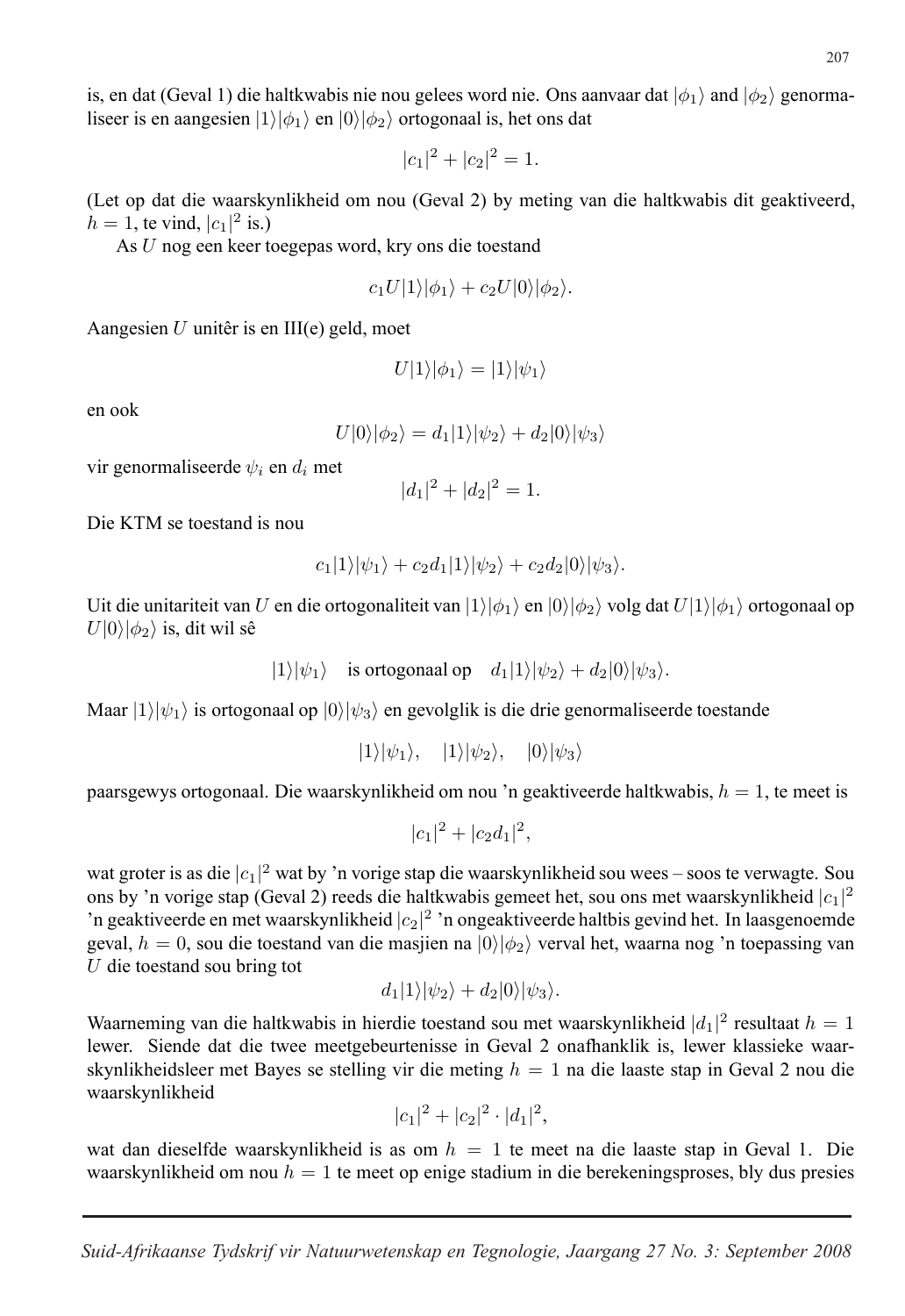dieselfde wanneer  $h = 0$  in feite gemeet word en die berekening daarna een U-stap verder gevoer word.

Die voorafgaande elementêre uiteensetting illustreer die gedagte wat Ozawa<sup>14</sup> ontwikkel het. Daardie artikel bespreek die waarskynlikheid om die bandinhoud  $T$ , met die masjien in 'n spesifieke toestand en die haltkwabis (iewers in die toestand) geaktiveer, waar te neem in twee gevalle:

- (i) deur die haltkwabis na  $n_1 U$ -stappe waar te neem (en, indien  $h = 1$ , dalk T te lees) en dan na 'n verdere  $n_2$  U-stappe dit weer te doen; of
- (ii) deur die masjien sonder enige waarneming deur  $n_1 + n_2$  U-stappe te laat loop en dan die haltkwabis (en dalk  $T$ ) waar te neem.

Ozawa bewys dat die waarskynlikheid om 'n spesifieke inhoud T van die band waar te neem in die twee gevalle presies identies is. Miskien behoort dit genoem te word dat in Ozawa se beskrywing die posisie van die kop op die band deel van die bandinhoud is, terwyl ons dit 'n afsonderlike deel van die basisvektor hou. Maar dit verander niks wesenliks aan Ozawa se resultaat nie.

#### **3.4. Besware teen die haltskema 3.4 Besware teen die haltskema**

Soos reeds in Afdeling 3.2 genoem, het Myers<sup>13</sup> aangetoon dat dit moontlik moet wees om 'n KTM te vind in 'n superposisie van basistoestande met die haltkwabis geaktiveer en basistoestande met die haltkwabis (nog) nie geaktiveer nie. Onder andere is dit so in die volgende geval: x is 'n invoer waarvoor die masjien na  $N_x$  stappe die haltkwabis aktiveer en y 'n invoer waarvoor dit  $N_y \neq N_x$ ) stappe neem. Dan sal die masjien met invoer 'n superposisie van  $x$  en  $y$  – tussen stappe nommers  $N_x$  en  $N_y$  – sigself in só 'n superposisie bevind. Daarmee word die inherent probabilistiese aard van KTMe beklemtoon, soos ook duidelik aangedui deur Miyadera en Ohya. <sup>12</sup> Dat dit nie *per se* 'n beswaar is nie, het ons aan die hand van Ozawa <sup>14</sup> in Afdeling 3.3 betoog.

Kieu en Danos  $11$  gee voor om die onmoontlikheid van die gewenste haltskema vir enige unitêre operator U aan te toon. Hulle redeneer soos volg. Veronderstel daar bestaan 'n toestand  $|\psi\rangle$  van die masjien sodanig dat

$$
(\langle 0 | \otimes I) | \psi \rangle = 1,
$$

waar I die identiteitsoperator is, en daar bestaan'n  $N > 0$  waarvoor geld dat

$$
(\langle 1 | \otimes I) \, U^N | \psi \rangle > 0. \tag{2}
$$

Laat verder N die kleinste getal wees waarvoor relasie (2) geld. Só 'n  $|\psi\rangle$  sou die begintoestand kon wees van 'n KTM wat voorberei is met 'n geldige invoer wat mettertyd die haltkwabis – ten minste 'n bietjie – aktiveer, terwyl n die aantal U-stappe verteenwoordig wat nodig is vir 'n positiewe kans om hoegenaamd  $h = 1$  waar te neem. As daar geen sodanige U bestaan nie, dan is daar vir die masjien wat deur U beskryf word geen geldige invoer wat tot 'n positiewe waarskynlikheid vir 'n afvoer kan lei nie – en die masjien is dus nutteloos. Kieu en Danos gaan voort deur korrek op te merk dat (in ons notasie)

$$
U^{N-1}|\psi\rangle\quad\text{loodreg op alle}\quad|1\rangle|q_H\rangle|T\rangle|x\rangle
$$

is as gevolg van  $N$  se minimaliteit en dat gevolglik, siende dat  $U$  unitêr is,

```
U^N|\psi\rangle loodreg is op alle U|1\rangle|q_H\rangle|T\rangle|x\rangle.
```
*Suid-Afrikaanse Tydskrif vir Natuurwetenskap en Tegnologie, Jaargang 27 No. 3: September 2008*

208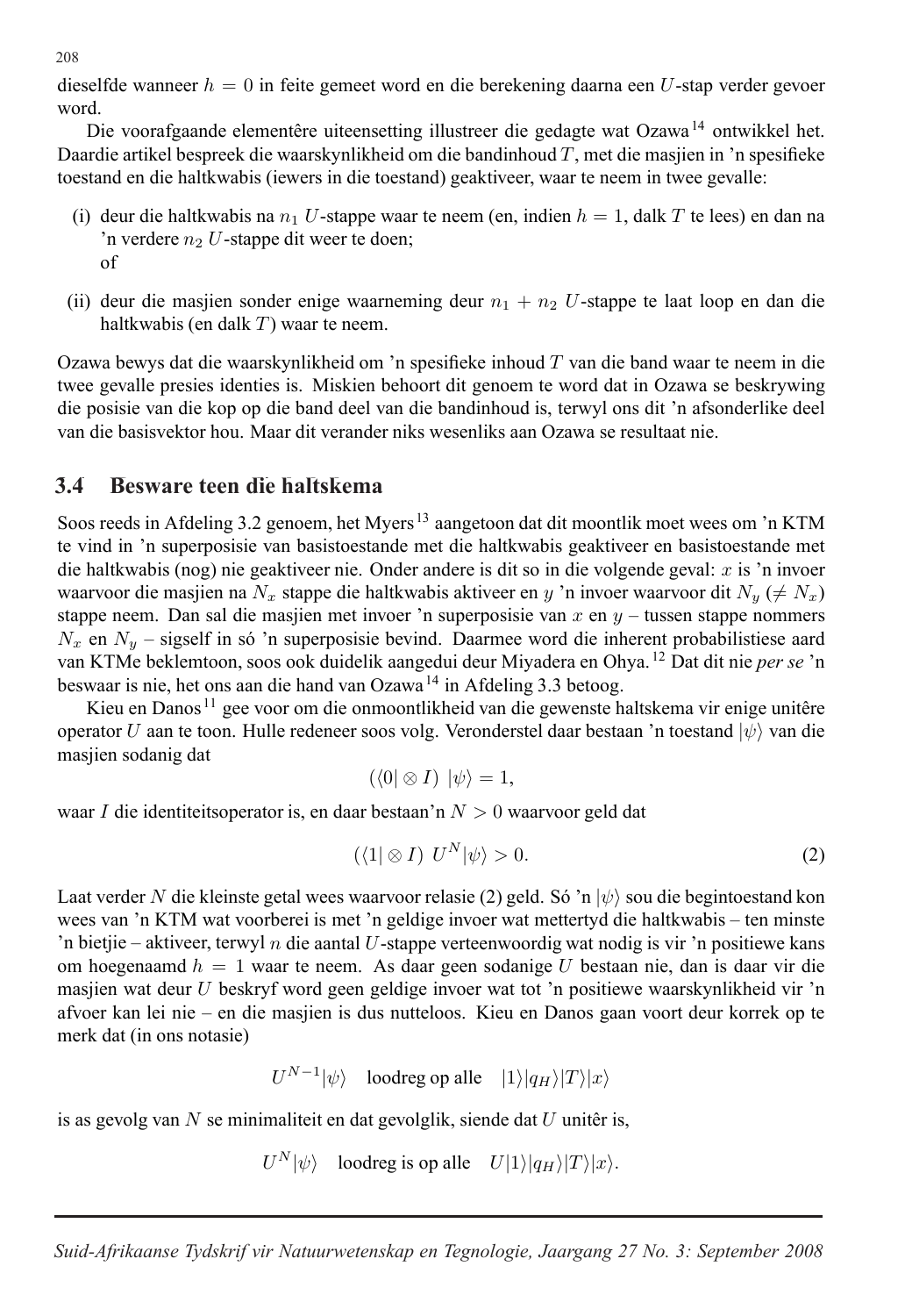Dit is dan veronderstel om in stryd met (2) te wees. Ja, dit sou waar wees indien, soos beweer in Kieu en Danos se artikel, die deelruimte V onderspan deur al die  $|1\rangle|q_H\rangle|T\rangle|x\rangle$  identies sou wees aan die deelruimte  $\tilde{V}$  onderspan deur al die  $U(1)|q_H\rangle|T\rangle|x\rangle$ . Dit lyk of Kieu en Danos eenvoudig veronderstel dat die beperking  $U|_V$  van U tot V unitêr is, waaruit inderdaad sou volg dat  $V = V$ , maar vir hierdie veronderstelling ontbreek 'n bewys. Hoewel  $U|_V$  die inproduk behou, is dit nie noodwendig unitêr nie, want sy waardegebied onderspan nie noodwendig die hele  $V$  nie. Trouens, unitariteit van  $U|_V$  (dit wil sê  $V = \dot{V}$ ) sou *direk* impliseer dat daar geen  $|\psi\rangle$  soos hier bo bestaan nie.

Bedenkinge oor die haltskema is ook deur Shi<sup>16</sup> geopper, hoewel in Deutsch<sup>5</sup> se oorspronklike konteks, waar superposisies

$$
c_1|1\rangle|\phi_1\rangle+c_2|0\rangle|\phi_2\rangle
$$

met  $|c_1c_2| > 0$  verbode is, met ander woorde waar superposisies met nie-nul waarskynlikhede vir beide haltbisse nie voorkom nie. In feite het Shi die bestaan ondersoek van universele kwantumrekenaars, 'n vraagstuk waarvoor die haltskema groot relevansie het en waarheen ons die fokus nou verskuif.

# **4. UNIVERSALITEIT EN PROGRAMMEERBAARHEID IN 4. UNIVERSALITEIT EN PROGRAMMEERBAARHEID IN DIE**  $$

Die begrip van 'n *universele* rekentoestel in 'n spesifieke klas is van kritieke belang vir programmeerbaarheid. Sonder universaliteit kan daar geen programmeringsbegrip wees nie, want elke probleem sal 'n pasgemaakte rekenmasjien vereis. Die bestaan van 'n universele masjien in 'n klas (byvoorbeeld 'n universele Turing-masjien), en die ekwivalensie van alle universele masjiene in 'n klas, maak dit ook moontlik om 'n teorie van berekeningskompleksiteit te ontwikkel. Vanselfsprekend, spring ons weg met 'n oorsig oor die gevestigde universaliteitsbegrippe in klassieke deterministiese en in probabilistiese berekening, voordat ons die begrip van 'n "universele KTM" – wat deur Deutsch ingevoer is – ondersoek.

### **4.1. Klassieke universaliteit en berekenbaarheid 4.1 Klassieke universaliteit en berekenbaarheid**

Beskou 'n algemene aftelbare klas masjiene wat parsiële funksies bereken, dit wil sê funksies wat nie noodwendig vir alle invoere gedefinieer is nie (aangesien, in die geval van 'n Turing-masjien, die masjien dalk nie halt nie). Noem dié klas *Manchester-masjiene* (MMe). Aangesien daar net aftelbaar veel masjienbeskrywings is, sal ons aanneem iedere Manchester∗-masjien word beskryf deur 'n natuurlike getal. Dit hoort moontlik te wees om die volledige beskrywing van die masjien op 'n baie intu¨ıtiewe manier te herwin van die natuurlik getal en dit kan derhalwe nie 'n eenvoudige enumerasie van die aftelbare versameling wees nie. Gestel  $\Phi_n$  is die parsiële funksie wat deur die masjien n bereken word en kies 'n vaste MM-berekenbare bijeksie<sup>†</sup> h :  $\mathbb{N}_0 \times \mathbb{N}_0 \to \mathbb{N}_0$ , gegewe dat 'n dergelike funksie wel bestaan.‡

<sup>∗</sup>Alan Turing het n´a die Tweede Wˆereldoorlog in die stad Manchester gewerk aan die bou en programmeer van een van die eerste elektroniese rekenaars.

<sup>&</sup>lt;sup>†</sup>Die oplettende leser sal dit byval dat h die eerste (en laaste) tweeveranderlike funksie is wat hier voorkom, maar dat ons eksplisiet Manchester-masjiene met slegs een invoer beskryf het. Dít is nie heeltemal logies nie, maar die probleem kan opgelos word op 'n gevestigde wyse. Dit voldoen om te sê dat 'n mens h MM-berekenbaar moet kan beskou op 'n natuurlike en logiese manier. 'n Mens het maar één so 'n funksie h nodig en ons brei nie hier verder daaroor uit nie.

 $\ddagger$ Indien nie, dan sou die klas van Manchester-masjiene regtig arm wees. Dit sou regtig nie saak maak indien ons h:  $(x, y) \mapsto 2^{x}3^{y}$  sou kies nie, maar die verdere aanname dat h surjektief is, is skadeloos en gerieflik.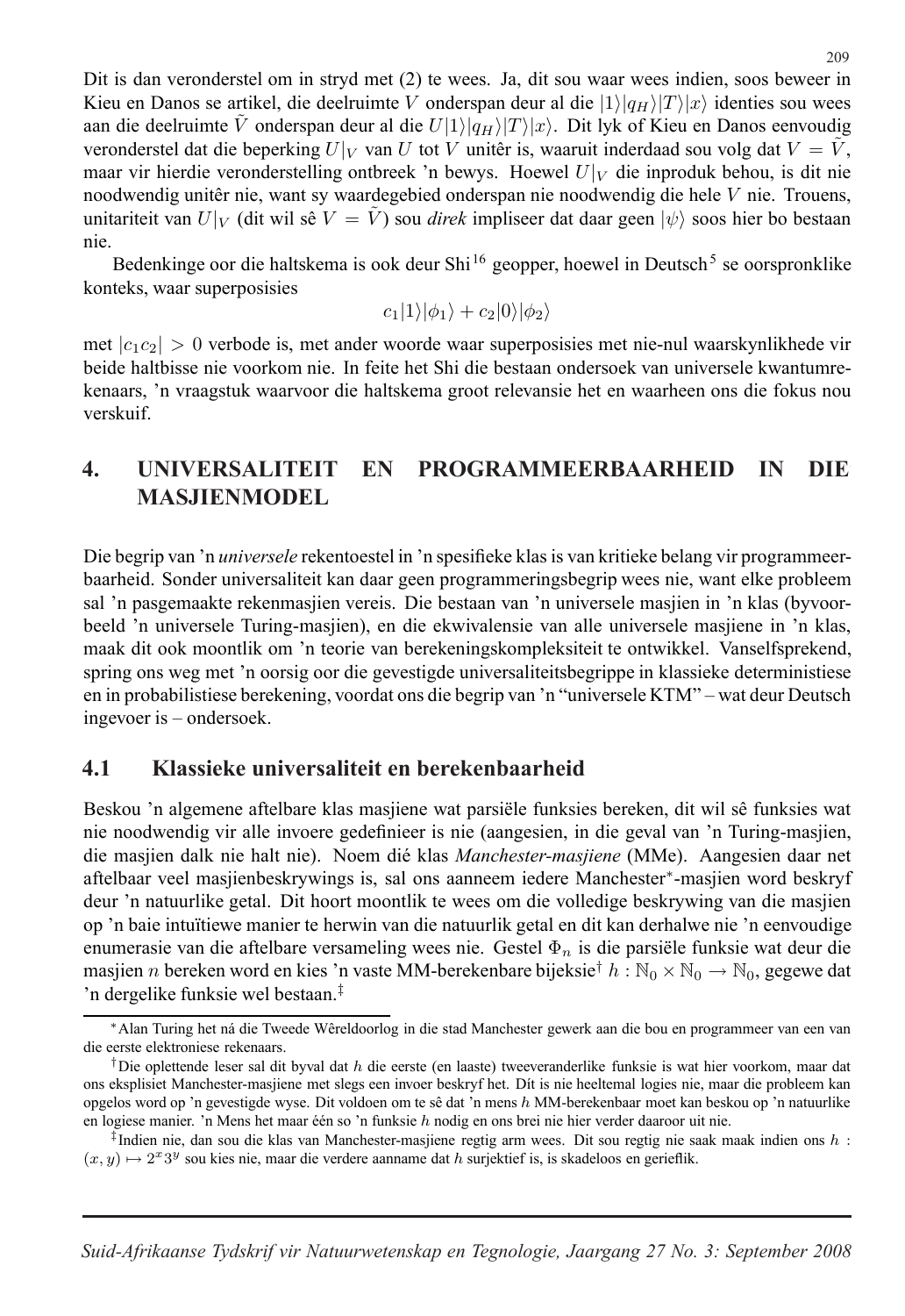**Definisie 1** *Indien daar 'n getal* N *bestaan, so dat ´*

$$
\Phi_N\left(h(n,m)\right) = \Phi_n(m)
$$

*wat beteken dat die funksies of gelyk aan mekaar is en beide gedefinieer ` of beide ongedefinieer, ` vir alle* n *en* m*, dan word die masjien wat deur* N *beskryf word 'n* universele Manchester-masjien *(UMM) genoem.*

Programmeerbaarheid is onlosmaakbaar gekoppel aan die universaliteitsbegrip en is, natuurlik, 'n voorvereiste vir universaliteit. Is dit 'n voldoende voorvereiste? 'n Spesifieke Turing-masjien word normaalweg toegewy aan 'n spesifieke taak, gedefinieer deur 'n versameling vyftalle wat die bewerkings beskryf wat sekwensieel uitgevoer moet word. Elke Turing-masjien het dus 'n eindige beskrywing (van interne toestande, bandinskrywings en oorgangsreëls – wat onbegrens is, maar altyd eindig veel) wat gebruik sou kon word as die invoer vir 'n ander Turing-masjien. 'n Universele Turing-masjien (waarvan daar natuurlik oneindig veel bestaan) kan alle ander Turing-masjiene naboots en is dus programmeerbaar vir die hele klas van Turing-masjiene. Indien 'n masjien programmeerbaar is vir enige toestel in sy klas, dan is dit universeel. Nie alle programmeerbare rekentoestelle is universeel nie. Om die waarheid te sê, 'n mens kan die term *programmeerbaar* gebruik om enige toestel te beskryf wat invoere aanvaar van die vorm  $\langle p, x \rangle$  waar p die "program" en x die "data" is en die inwerking van die masjien op x afhang van p. Sulke masjiene is universeel (vir hulle klas) indien hulle – deur 'n geskikte keuse van  $p$  – die werking van enige ander masjien in die klas kan naboots.

#### **4.2. Universaliteit vir probabilistiese Turing-masjiene 4.2 Universaliteit vir probabilistiese Turing-masjiene**

Aangesien halt 'n probabilistiese begrip is vir die KTM, moet die universaliteitsbegrip vir kwantumtoestelle ná wees aan dié vir probabilistiese masjiene. Definisie 1 is egter nie direk van toepassing op probabilistiese masjiene nie en dit moet soos volg veralgemeen word.

**Definisie 2** *Indien daar 'n getal* N *bestaan, so dat ´*

$$
\Phi_N(h(n,m)) = \Phi_n(m),
$$

*wat beteken dat die funksies of gelyk aan mekaar is en beide gedefinieer ` of beide ongedefinieer `* (indien deterministies) en indien nie deterministies nie dat die waardes dieselfde waarskynlikheidsverdeling het*, vir alle* n *en* m*, dan word die masjien wat deur* N *beskryf word 'n* universele Manchestermasjien *(UMM) genoem.*

In die geval, byvoorbeeld, van deterministiese Turing-masjiene ('n egte deelversameling van die probabilistiese masjiene) stem die twee begrippe natuurlik presies ooreen. Die hoofdoelwit van hierdie afdeling is om hierdie (tweede) universaliteitsbegrip vir kwantummeganiese Turing-masjiene (KTMe) te bespreek.

'n Mens kan, terloops, maklik aantoon dat elke funksie f wat bereken kan word in hierdie sin deur 'n PTM ook berekenbaar is deur 'n gewone TM in die gebruiklike sin. Desnieteenstaande het PTMe nog altyd belangstelling gewek omdat probabilistiese algoritmes wat heel vinnig is in vergelyking met die beste bekende klassieke algoritmes, dikwels gevind kan word. Die klas van PTMe word dikwels gedefinieer deur die waarskynlikhede tot  $\frac{1}{2}$  en 1 alleen te beperk. In dié geval kan die klas ook verkry word deur die gewone TMe te neem en 'n spesiale skryfinstruksie toe te voeg wat 'n toevalsbis op die band skryf. PTMe word dikwels, in dié model, beskryf as "TMe met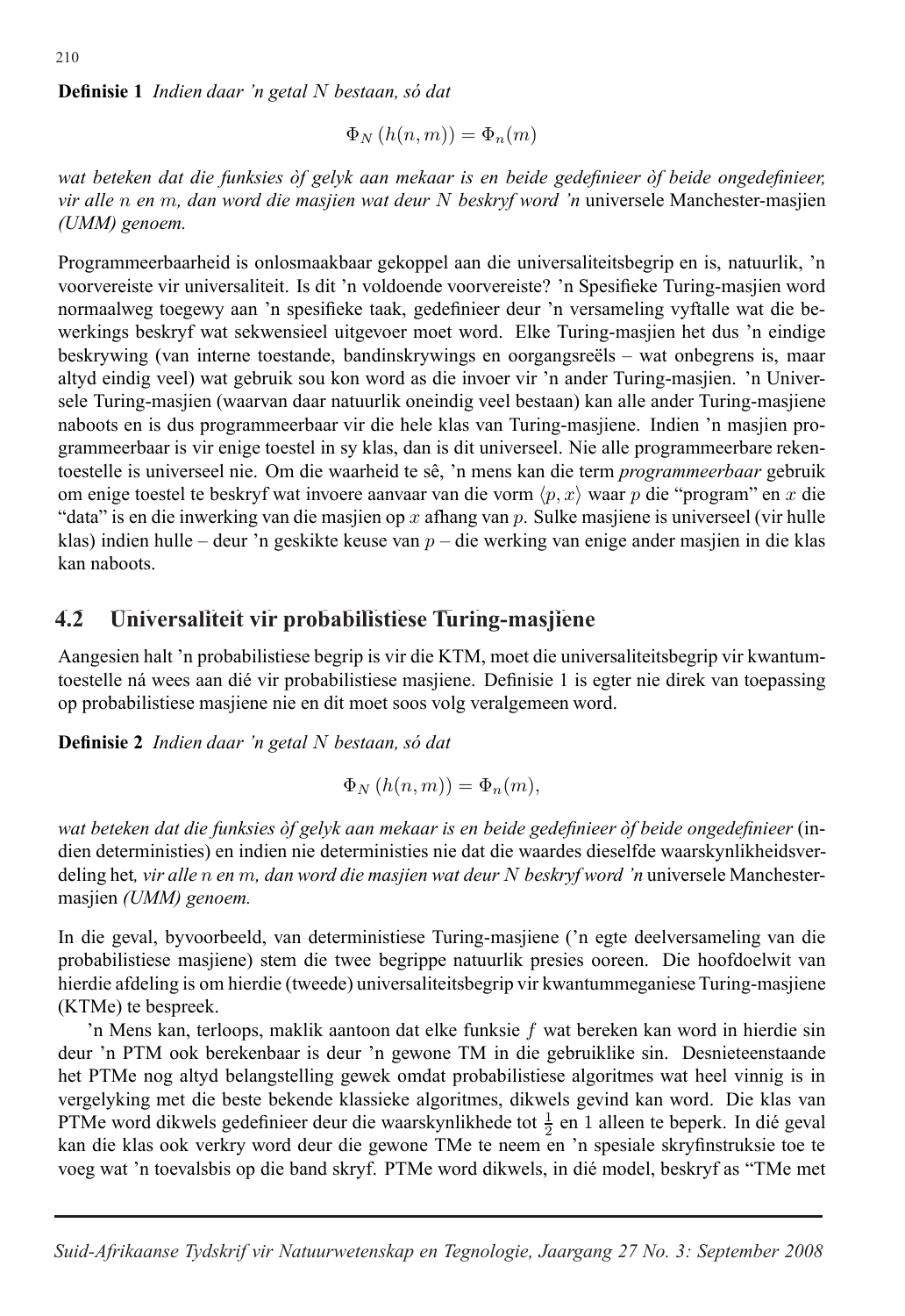toegang tot die werp van 'n foutvrye muntstuk". Dit is maklik om te sien hoe 'n universele masjien in di´e klas daar sou uitsien: dit sou eenvoudig 'n gewone UTM wees, toegerus met die bykomende instruksie vir die skryf van 'n toevalsbis op die band. So 'n *universele PTM* (UPTM) sou enige ander "muntstukwerp"-masjien perfek kan naboots, waarmee bedoel word dat die afvoer van die PTM presies dieselfde verdeling sou hê as die afvoer van die PTM wat dit besig is om na te boots.

Watter algemene PTMe sou ons UPTM dan eksak kan naboots? Wel, aangesien elke PTM 'n eindige beskrywing het, sou die UPTM slegs nodig hê om 'n aftelbare versameling PTMe na te boots. Kom ons beperk onsself tot die PTMe met *berekenbare* oorgangswaarskynlikhede. Elke masjien van dié aard word volledig beskryf deur 'n stel oorgangsreëls en programme vir die berekening van die gepaardgaande waarskynlikhede. Dié beskrywing is eindig – danksy die beperking van die waarskynlikhede tot berekenbare getalle. Aangesien daar geen redelike manier is om 'n eindige beskrywing te gee van PTMe met nie-berekenbare oorgangswaarskynlikhede nie, behalwe vir die gewone teenstrydige definisies van die tipe "één meer as die grootste getal wat met dertien woorde beskryf kan word", sluit hierdie die bespreking vir PTMe af. Om willekeurige reële oorgangswaarskynlikhede te beskou sou, terloops, ook heeltemal geen sin maak nie, want die (PTM-)berekenbaarheid van enige deelversameling van die natuurlike getalle sou onmiddellik hieruit volg.

### **4.3. 'n Universele KTM? 4.3 'n Universele KTM?**

Deutsch het die begrip "universele kwantumrekenaar" (uKR, waar *u* met opset met 'n kleinletter geskryf word om die verskil te beklemtoon tussen dié universaliteitsbegrip en die voorafgaande) ingevoer. <sup>5</sup> Die uKR van Deutsch is in wese 'n KTM soos hier bo, in Afdeling 3, beskryf – gebaseer op 'n klassieke UTM met addisionele bewerkings wat die benadering tot willekeurige noukeurigheid van enige unitêre transformasie op 'n enkele kwabis moontlik maak. Deutsch het in dié artikel aangetoon dat vir enige gegewe  $L, \varepsilon > 0$  en kwantumtoestel U wat inwerk op L kwabisse, daar 'n program  $p_L$  vir die uKR bestaan ('n klassieke eindige string bisse) wat (met invoer  $|p_L\rangle$  gevolg deur 'n eindige superposisie van basiese L-kwabistoestande) die inwerking van U op die eindige superposisie van basiese L-kwabistoestande benader met akkuraatheid van minstens  $\varepsilon$  (in die inproduknorm). Dit is nie dieselfde tipe van universaliteit wat ons vir probabilistiese en vir deterministiese Turing-masjiene gesien het nie en selfs die konkatenasie-skema wat deur Deutsch voorgestel is, is bevraagteken – byvoorbeeld, deur Shi. <sup>16</sup>

Indien ons nou die vorige (tweede) definisie van universaliteit beskou, dan kan daar geen universele masjien wees nie, vir die eenvoudige rede dat in Deutsch se model daar ooraftelbaar veel (oorgangsreëls vir) KTMe is. Vir breedweg dieselfde redes as wat hier bo uiteengesit is vir PTMe, beperk ons onsself voortaan tot KTMe met berekenbare oorgangswaarskynlikhede, dit wil sê oorgangsamplitudes waarvoor beide die reële en die imaginêre dele berekenbare getalle is. Ons kies nou 'n vaste metodiek vir die enkodering van die KTMe en assosieer met enige masjien M die kleinste<sup>∗</sup> natuurlike getal wat M voorstel. Let op dat ons sê dat 'n KTM afvoer  $y$  het met waarskynlikheid p indien die waarskynlikheid dat 'n mens *ooit* die masjien in die halttoestand waarneem, met die band in toestand  $|y\rangle$ , wel p is. Bestaan daar 'n universele masjien, in die sin van Definisie 2 vir dié (beperkte) klas KTMe?

Deutsch het die ietwat onvolledige resultaat hier bo vermeld bewys. 'n Ander gedeeltelike oplossing is deur Bernstein en Vazirani<sup>3</sup> gegee. Hulle het aangetoon dat daar 'n kwantummeganiese Turing-masjien  $U$  bestaan ( $M$  in hulle notasie), sodat (in die outeurs se vertaling)

"vir enige welgevormde<sup>†</sup> KTM M, enige  $\varepsilon > 0$ , en enige T, kan U vir M naboots met

<sup>∗</sup>Twee verskillende natuurlike getalle mag, natuurlik, fisies identiese masjiene voorstel.

<sup>&</sup>lt;sup>†</sup>Bedoelende dat die operator vir tydevolusie unitêr is, trouens aan al die voorskrifte in Afdeling 3.1 voldoen.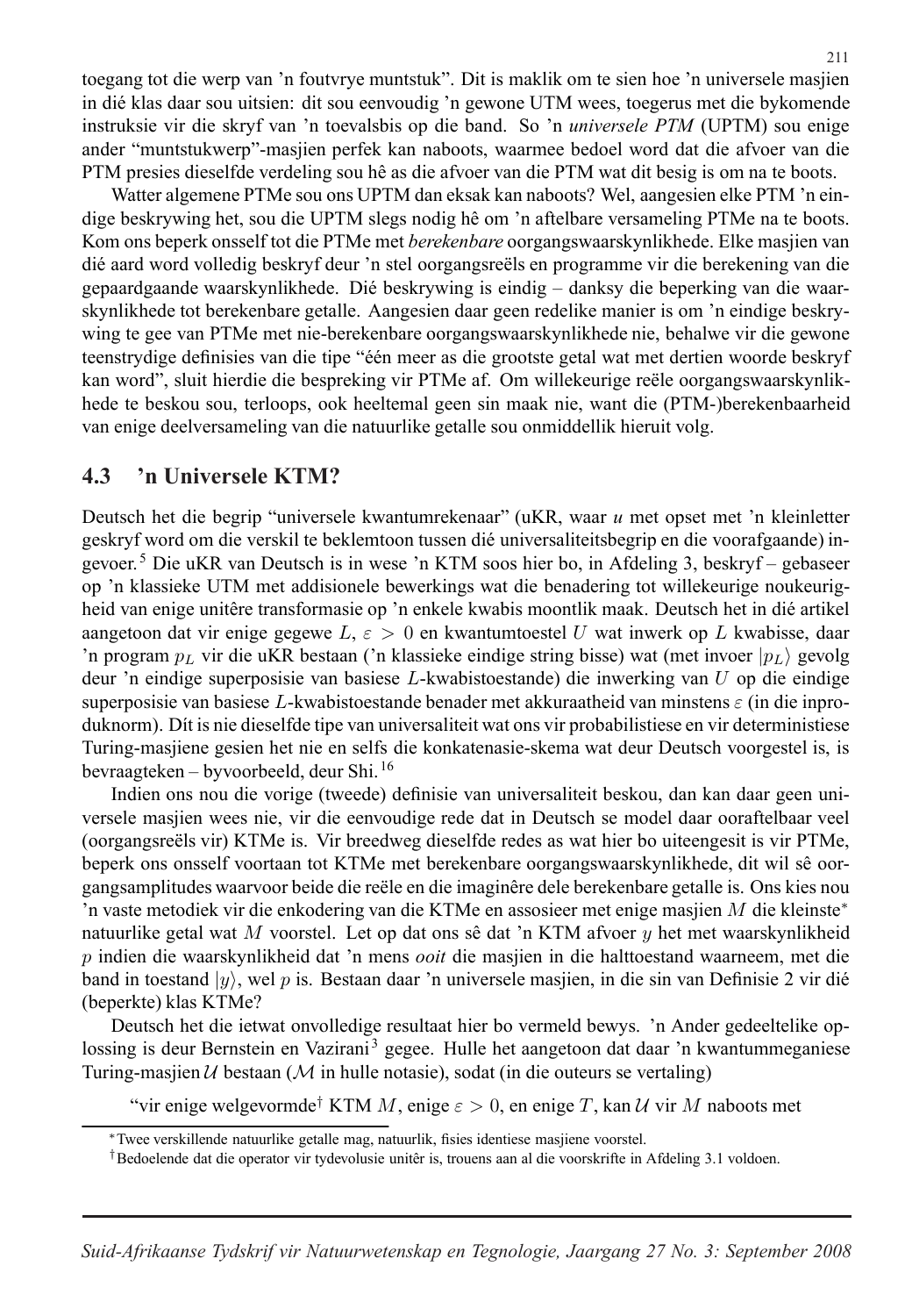akkuraatheid  $\varepsilon$  vir T stappe met tydsvertraging 'n polinoomfunksie van T en  $\frac{1}{\varepsilon}$ ."

Die tydsvertraging en die program vir  $U$  hang beide af van die lengte van die invoer. Die volledige Bernstein-Vazirani-resultaat sou saamgevat kon word met die stelling dat

daar bestaan 'n KTM  $U$  só dat vir elke KTM M met eindige beskrywing  $\overline{M}$ ,  $n$ ,  $\varepsilon$ en T, 'n program  $\mathcal{P}(\bar{M}, n, \varepsilon, T)$  en 'n funksie  $f_{\bar{M}}(T, n, \frac{1}{\varepsilon})$  (beide berekenbaar, in die klassieke sin) bestaan sodat wanneer U met die invoer  $|\mathcal{P}(\bar{M}, n, \varepsilon, T)\rangle \otimes |x\rangle$  bedryf word, waar  $|x| = n$ , vir  $f_{\bar{M}}(T, n, \frac{1}{\varepsilon})$  stappe, dan het – met akkuraatheid binne  $\varepsilon$  – die afvoer dieselfde verdeling oor die waarneembare toestande as wanneer 'n mens M op die invoer  $|x\rangle$  laat inwerk vir T stappe.

Die nabootsing is duidelik slegs *benaderd*. Dít wat Bernstein en Vazirani bedoel met "akkuraatheid binne  $\varepsilon$ " is dat indien P die waarskynlikheidsverdeling is vir die waarneembare toestande van  $\mathcal{U}$  na  $f_{\bar{M}}(T,n,\frac{1}{\varepsilon})$  stappe met die gegegewe invoer en  $Q$  die ooreenstemmende waarskynlikheidsverdeling van  $M$  na  $T$  stappe, dan is

$$
\frac{1}{2}\sum_{x}|P(x)-Q(x)| \leq \varepsilon,
$$

waar die sommasie gaan oor alle moontlike waarneembare toestande x. Weereens is benaderde simulasie iets heel anders as die universaliteitsbegrip vir gewone en probabilistiese Turing-masjiene (met berekenbare waarskynlikhede), aangesien die universele masjien se nabootsing, in laasgenoemde geval, *eksak* is. Om U vir presies  $f_{\bar{M}}(T, n, \frac{1}{\varepsilon})$  stappe op enige invoer  $|\mathcal{P}(\bar{M}, n, \varepsilon, T)\rangle \otimes |x\rangle$  te laat inwerk, sal die inwerking van M op  $|x\rangle$  vir T stappe (benaderd) naboots. Ons mag nie U enige verdere aantal stappe laat inwerk nie aangesien die toestand van die masjien dan kan begin wegdryf van die nagebootste toestand van M na T stappe. Hierdie gedrag is heel anders as dié van die UTM of UPTM – waar dit nie nodig is om die aantal stappe wat uitgevoer word te beperk nie.

Wat van die invoer vir die masjien? Oor die algemeen is die invoer van 'n KTM 'n eindige superposisie van basistoestande van die band maar die Bernstein-Vazirani-stelling wat hier bo aangehaal word, is slegs van toepassing op 'n enkele toestand. Dit is nie 'n probleem nie: dit is voor die hand liggend om te sien dat dit ook van toepassing is op 'n superposisie van  $m$  basistoestande – vervang net  $\varepsilon$  deur  $\frac{1}{m}\varepsilon$ .

Die Bernstein-Vazirani-masjien  $U$  suggereer onmiddellik die volgende semi-universele hibriede toestel (SUHT). Dié toestel neem die beskrywing M van 'n KTM M asook x en  $\varepsilon$  as invoere. Die masjien werk dan soos volg.

```
T:=[1;n:= |x|;doen
       bereken P := \mathcal{P}(\bar{M}, n, \frac{\varepsilon}{T}, T);
       bereken S := f_{\bar{M}}(T, n, \frac{T}{\varepsilon});laat U op |P\rangle \otimes |x\rangle inwerk vir S stappe;
      gee 'n sein dat die kwantumdeel van die toestel waargeneem mag word;
      wag 'n bietjie;
      stel die kwantumdeel van die toestel terug;
      T:={T+1};
onderwyl waar;
```
Let op dat, deur  $\varepsilon$  met  $\frac{\varepsilon}{T}$  te vervang, ons verseker het dat deur eenvoudig die SUHT te laat werk, ons nie net die nagebootste gedrag van M vir al hoe langer tydperke sal kan waarneem nie, maar ook met steeds groeiende akkuraatheid. Die SUHT is egter nog nie 'n universele masjien van die klas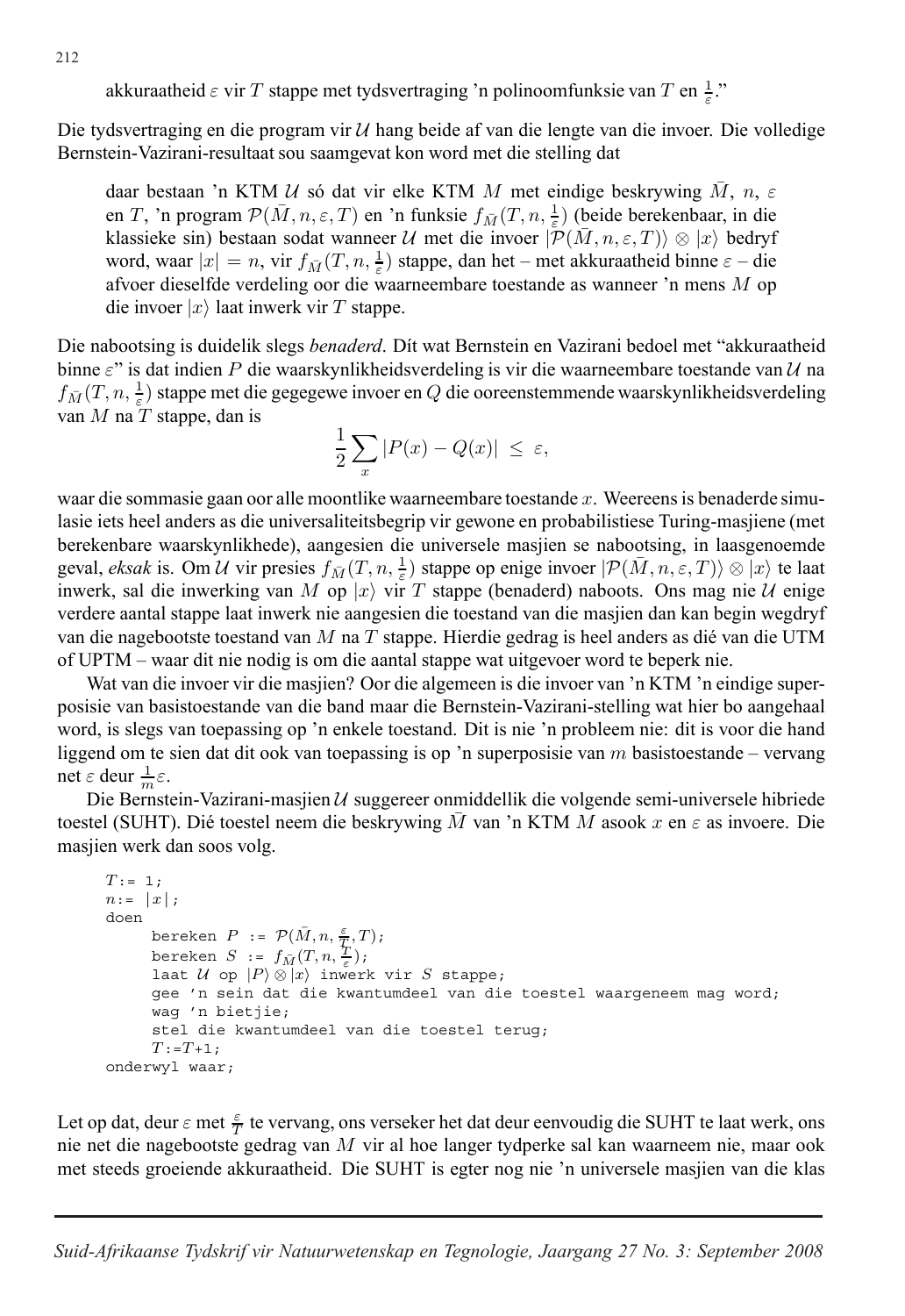van KTMe in die sin van Definisie 1 of Definisie 2 nie. Dít is nie net waar omdat die nabootsings slegs *benaderd* is nie – maar ook vir die fundamentele rede dat ons nie weet of die SUHT self 'n KTM is al dan nie!

Die SUGT lyk na 'n ware hibriede toestel wat bestaan uit 'n klassieke masjien van die Turingtipe en 'n kwantumdeel. Die SUHT is – in 'n sekere sin – 'n robot wat 'n kwantumtoestel kan bedryf (wat deel van sigself uitmaak) en daar is geen rede om te dink dat so 'n robot nie gebou kan word nie. Die probleem lê egter daarin dat die robot net 'n spesiale sein gee wanneer *ons* die kwantumdeel van die toestel kan waarneem. Dit kan nie weet of ons die kwantumtoestel waargeneem het of nie – andersins sou die waarnemer deel van die toestel word...

Voorts is die werking van enige kwantumtoestel omkeerbaar. In die geval van die SUHT is die stap "stel die kwantumdeel van die toestel terug" in dié opsig problematies. Indien die kwantumdeel nie waargeneem is gedurende die stap "wag 'n bietjie" nie, dan kan die inverse van die evolusieoperator van  $U$  gebruik word om so 'n terugstelling te doen. Maar, gestel die waarnemer(s) het wel 'n waarneming gemaak gedurende "wag 'n bietjie". Nou sal die inverse van die evolusieoperator van  $U$  nie meer die toestel terugstel nie. Dit is 'n ernstige probleem. In 'n gewone KTM gaan die tydevolusie van die masjien voort, selfs al is die haltbis waargeneem. Vir die SUHT sal die waarneming van die haltbis (wat moontlik in 'n gesuperponeerde toestand is, hoewel nie noodwendig verstrengel met die res van die masjien nie) die bewerking van die masjien onomkeerbaar maak. Dit is eenvoudig omdat die evolusie van die gewone KTM kan voortgaan sonder om die waarskynlikheidsverdeling wat as die KTM se afvoer gedefinieer is te versteur (volgens Ozawa, <sup>14</sup> Afdeling 3.3 hier bo), aangesien die waarneming 'n mens, in 'n sekere sin, projekteer op 'n spesifieke vertakking  $(h = 0 \text{ of } h = 1)$  van die berekening. Vir die hibriede toestel is dit nie so eenvoudig nie, want die terugstel-stap vereis 'n onversteurde kwantumdeel. Indien die kwantumdeel egter op tydstip  $T = k$ versteur is, sal die bewerking wat hier bo uiteengesit is nie die kwantumdeel op 'n juiste manier kan terugstel nie en sal dit nie die lus vir  $T = k + 1$  getrou kan uitvoer nie.

Dit is natuurlik altyd moontlik vir die operateur om die instruksie te ontvang om die hele hibriede toestel terug te stel na enige waarneming, maar dan sou ons te doen hê met 'n nuwe biohibriede toestel – nog verder van 'n universele masjien in die klas van KTMe. In die klassieke berekening sou dít gelykstaande daaraan wees om te vereis dat die gebruiker streng die rekenaar moet terugstel (*reboot*) elke keer nadat die skerm waargeneem is. Daar sou geen bedryfsoutonomie wees nie. Suiwer kwantumtoestelle word, terloops, deur die Kloonverbodstelling<sup>15</sup> verhoed om aanvangskonfigurasies van deelstelsels te kopieer en dít maak 'n hibriede stelsel gebaseer op aanhoudende kopiëring van die toestel onmoontlik.

**Vermoede 1** *Die SUHT wat uit Bernstein en Vazirani se* U *afgelei is kan nie omkeerbaar werk nie en is derhalwe nie 'n KTM nie.*

Die onmiddellike gevolg van hierdie vermoede is dat (tot nou) die bestaan van 'n universele toestel binne kwantumberekening nie aangetoon is nie en dat universele programmeerbaarheid in die KTMmodel nog ontbreek.

### **5. SLOTSOM 5. SLOTSOM**

Die navorsing aangaande kwantumberekening oor die afgelope 20 jaar was baie suksesvol in

• die stimuleer van die ontwikkeling van kwantumkriptografie, wat reeds in bedryfstoepassing is;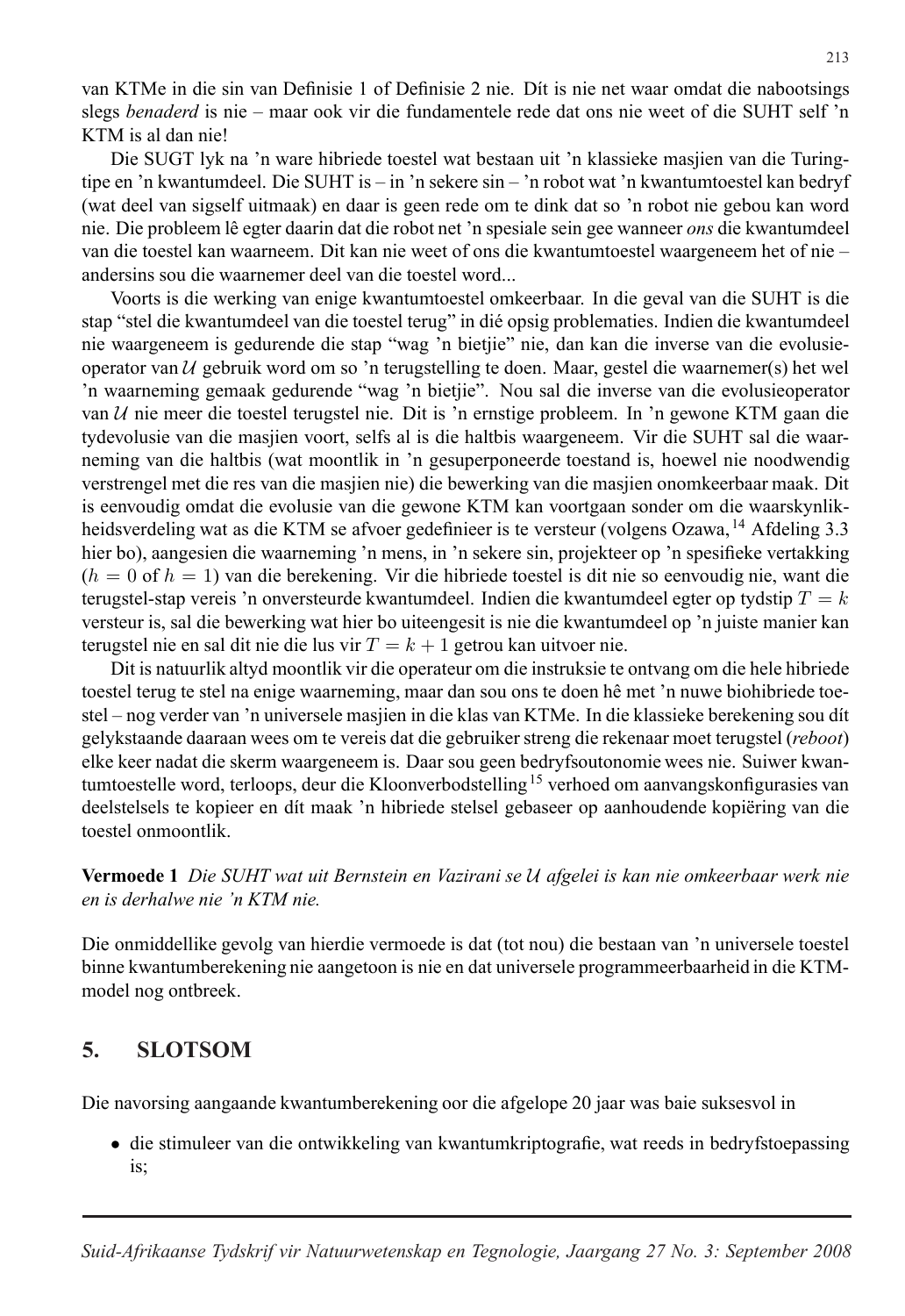- die bestudeer van kwantuminligting; en
- die ontdekking van innoverende nuwe algoritmes vir tradisioneel moeilike en interessante probleme soos priemfaktorisering.

Hierdie bydrae het probeer verduidelik waarom sekere (sterk en interessante) resultate in kwantumberekening steeds nie die mas opkom om universaliteit (en programmeerbaarheid) vir kwantumberekening te bevestig nie. Op die heel minste, hoort navorsers in dié veld te verduidelik hoe die resultate van Deutsch, Bernstein en Vazirani, en ander, gebruik kan word om 'n ten volle programmeerbare universele kwantumtoestel te bou. In die ergste geval, moet daar bewys word dat geen so 'n toestel bestaan nie. Ons vermoed dat, soos by KTMe, ander benaderings tot kwantumberekening (byvoorbeeld netwerkgebaseerde, <sup>6</sup> metinggebaseerde<sup>4</sup> of adiabatiese <sup>1</sup> kwantumberekening) wat aanspraak maak op "universele hulpbronne" soortgelyke konseptuele probleme sal teëkom in die soeke na 'n universele, programmeerbare masjien.

### **VERWYSINGS VERWYSINGS**

- 1. Aharonov, D., van Dam, W., Kempe, J., Landau, Z., Lloyd, S., and Regev, O. (2007). Adiabatic quantum computation is equivalent to standard quantum computation. *SIAM Journal on Computing*, 37:166–194.
- 2. Benioff, P. (1980). The computer as a physical system: A microscopic quantum mechanical Hamiltonian model of computers as represented by Turing machines. *Journal of Statistical Physics*, 22:563–591.
- 3. Bernstein, E. and Vazirani, U. (1997). Quantum complexity theory. *SIAM Journal on Computing*, 26:1411–1473.
- 4. den Nest, M. V., Miyake, A., Dur, W., and Briegel, H. J. (2006). Universal resources for measurement-based quantum computation. *Physical Review Letters*, 97:150504–4.
- 5. Deutsch, D. (1985). Quantum Theory, the Church-Turing Principle and the Universal Quantum Computer. *Proceedings of the Royal Society of London. Series A, Mathematical and Physical Sciences*, 400:97–117.
- 6. Deutsch, D. (1989). Quantum Computational Networks. *Proceedings of the Royal Society of London. Series A, Mathematical and Physical Sciences*, 425:73–90.
- 7. Fortnow, L. (2000). One complexity theorist's view of quantum computing. *Electronic Notes in Theoretical Computer Science*, 31.
- 8. Fouch´e, W., Heidema, J., Jones, G., and Potgieter, P. H. (2008). Universality and programmability of quantum computers. *Theoretical Computer Science*, 403:121–129.
- 9. Fouch´e, W. L., Heidema, J., Jones, G., and Potgieter, P. H. (2007). Halting in quantum Turing computation. In Adamatzky, A., Bull, L., Costello, B. D. L., Stepney, S., and Teuscher, C. (eds), *Unconventional Computing 2007*. Frome (UK). Luniver Press.
- 10. Hermes, H. (1969). *Enumerability, decidability, computability. An introduction to the theory of recursive functions*. Translated from the German by G. T. Hermann and O. Plassmann. Second revised edition. *Die Grundlehren der mathematischen Wissenschaften*, Band 127. Springer-Verlag New York, Inc., New York.